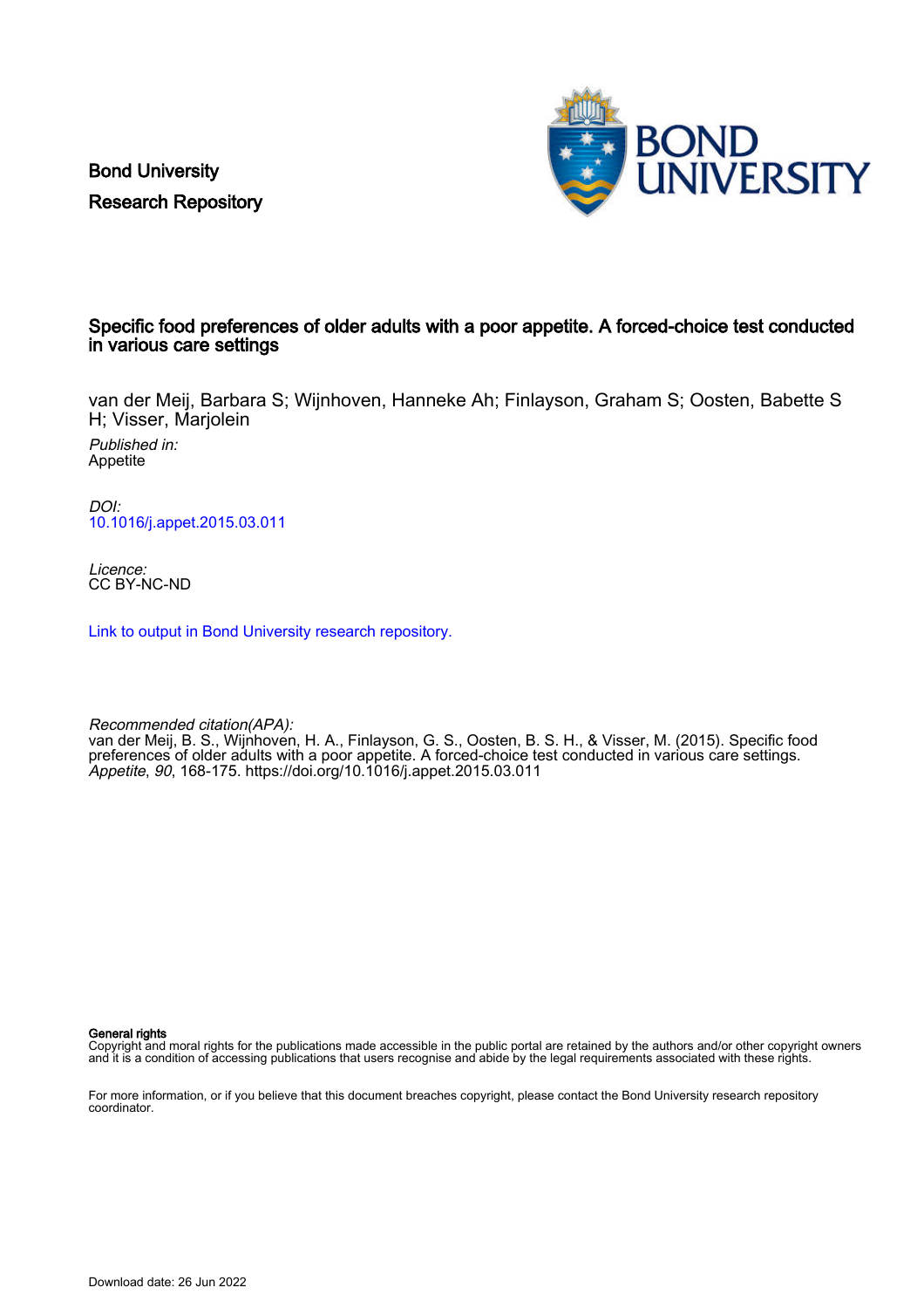# **Specific food preferences of older adults with a poor appetite: a forced-choice test conducted in various care settings**

- Barbara S. van der Meij
- Hanneke A.H. Wijnhoven

Graham S. Finlayson

Babette S.H. Oosten

Marjolein Visser

Department of Health Sciences, VU University Amsterdam (BM, HW, BO, MV)

Institute of Psychological Sciences, Faculty of Medicine and Health, University of Leeds, Leeds,

United Kingdom (GF)

Department of Epidemiology and Biostatistics, VU University Medical Center, Amsterdam (MV)

# **Disclaimers**

None

# **Author responsible for correspondence about the manuscript**

Barbara van der Meij

bs.vandermeij@ctral.org

Center for Translational Research in Aging & Longevity

Department of Health & Kinesiology, Texas A&M University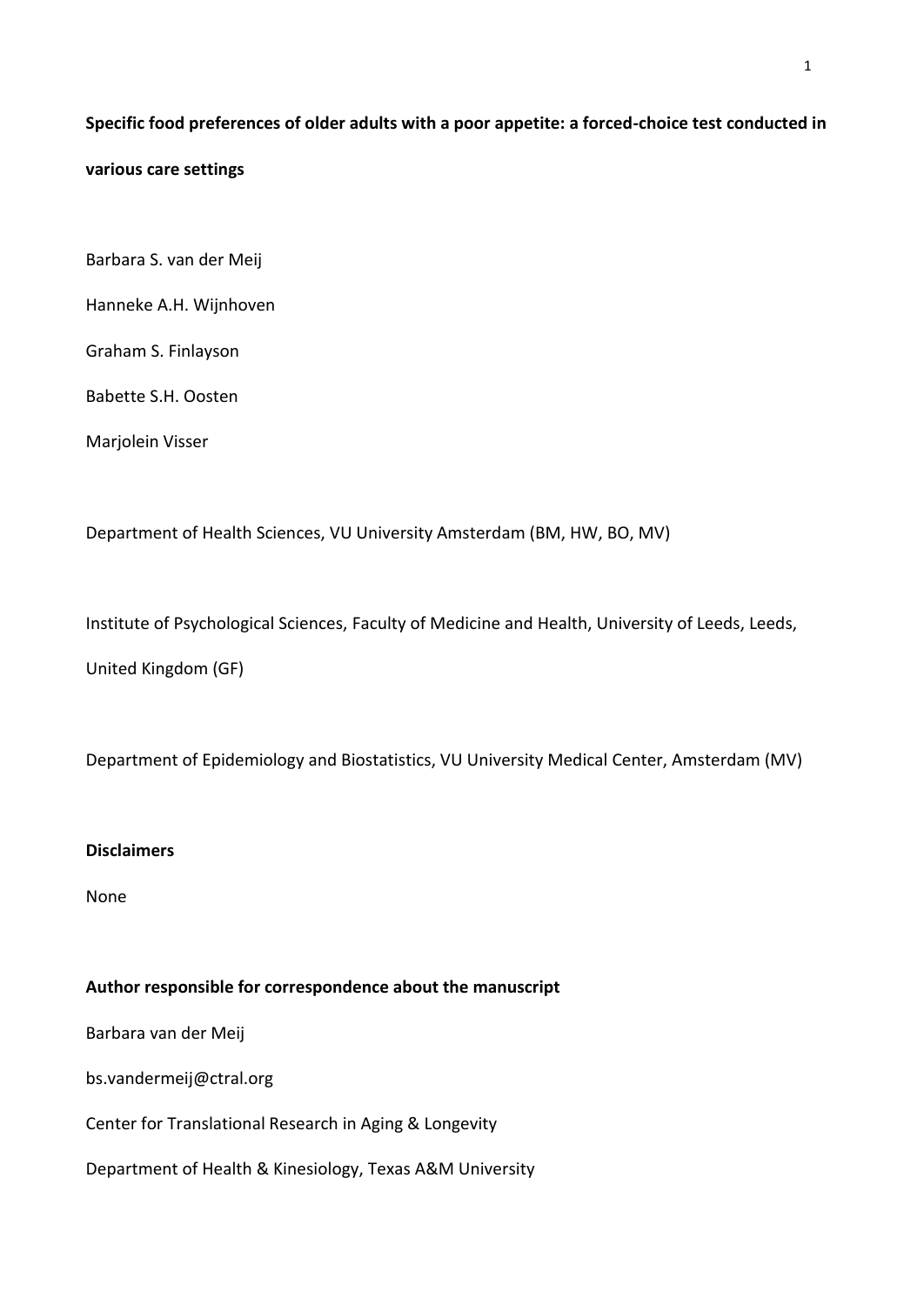Research Park Building #2, Suite 210.

1700 Research Parkway

College Station, TX 77843-4253, U.S.A

Phone nr: +1-979 - 450 -9905

Fax nr: +1-979-862-3244

This study was supported by the Netherlands Organisation for Health Research and

Development

**Running head** of not more than 50 characters (count letters and spaces)

Food preferences of older persons

# **Abbreviations**

- BMI Body Mass Index
- GLM General linear model
- SNAQ65+ Short Nutritional Assessment Questionnaire 65+

## **Clinical trial registry**

Not applicable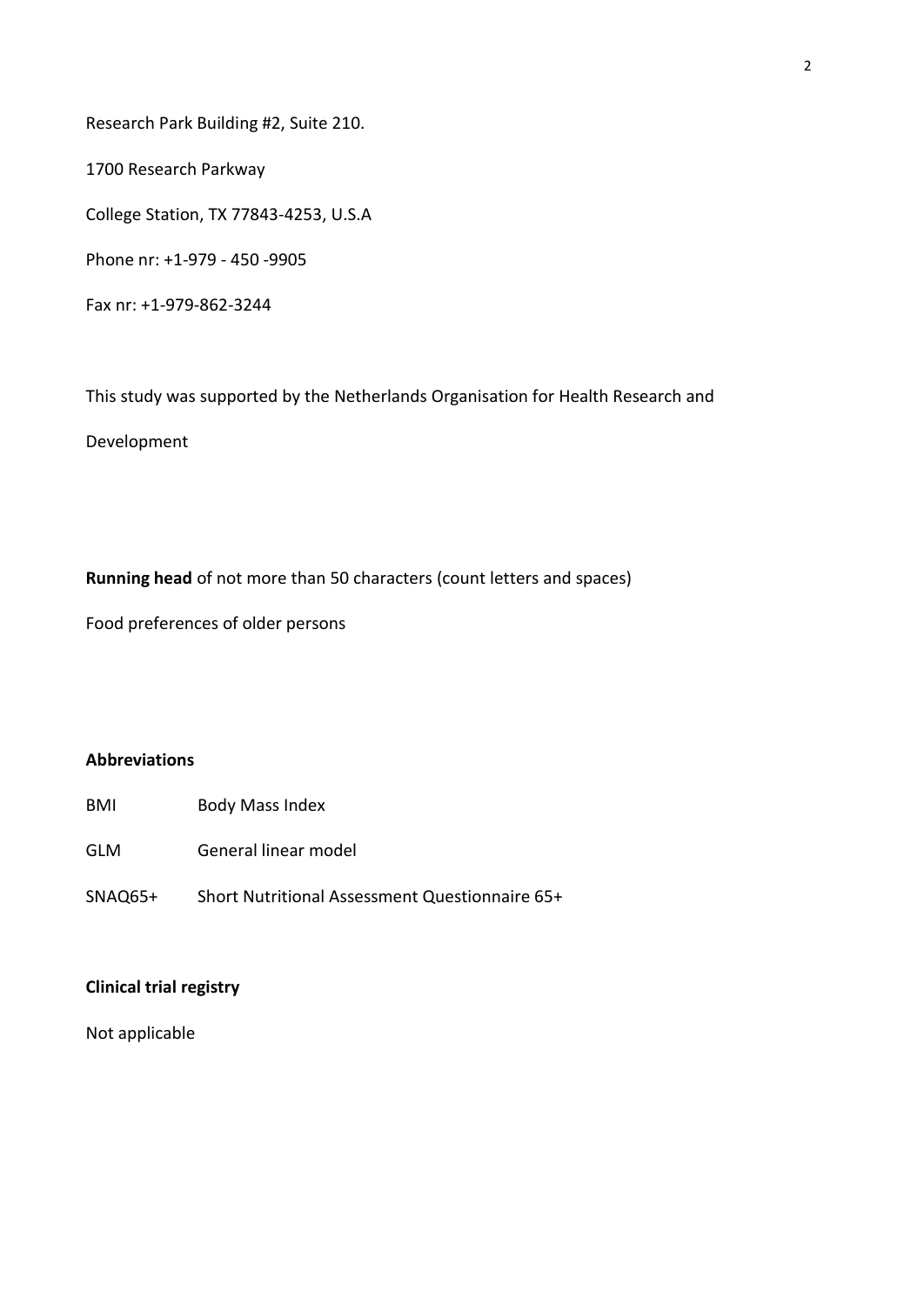#### **Abstract**

A poor appetite in older adults is an important determinant of reduced food intake and

undernutrition. Food preferences may influence food intake. The aim of this study was to investigate food preferences of older adults receiving a poor appetite and compare these with preferences of older adults with a good appetite. Older adults (n=349, aged 65-101 y) in nursing/residential care homes, hospitals or at home receiving home care participated in a computer-based forced-choice food preference assessment. Self-reported appetite in the past week was classified as 'good' or 'poor' using a validated instrument. Food preferences were determined by counting the relative frequency of choices for food images according to 11 dichotomous categories: high/low 1) protein; 2) fat; 3) carbohydrates; 4) fibre; 5) variation; and 6) animal/vegetarian proteins; 7) sweet/savoury taste; 8) solid/liquid texture; 9) dairy/non- dairy; with/without 10) sauce or 11) colour variation. Specific food preferences in participants with a poor appetite were identified by one-sample t-tests comparing frequencies to 48. Preference differences between those with a good and a poor appetite were analysed using GLM adjusting for confounders. The results showed that older adults with a poor appetite (n= 113; 32.4%) preferred variation (51.6 vs. 48, P<0.001), colour variation (55.9 vs. 48, P<0.01), non-dairy (53.0 vs. 48, P<0.001), high-fibre (51.8 vs. 48, P<0.05), and solid texture (53.5 vs. 48, P<0.05). Participants with a poor appetite had a higher frequency score for variation than participants with a good appetite (51.6 vs. 48.5, P<0.001). In conclusion, older adults with a poor appetite may have specific food preferences. Their preference for variation differs from 21 those with a good appetite. These results may be used to develop meals that are preferred by older adults with poor appetite in order to increase food intake and prevent undernutrition.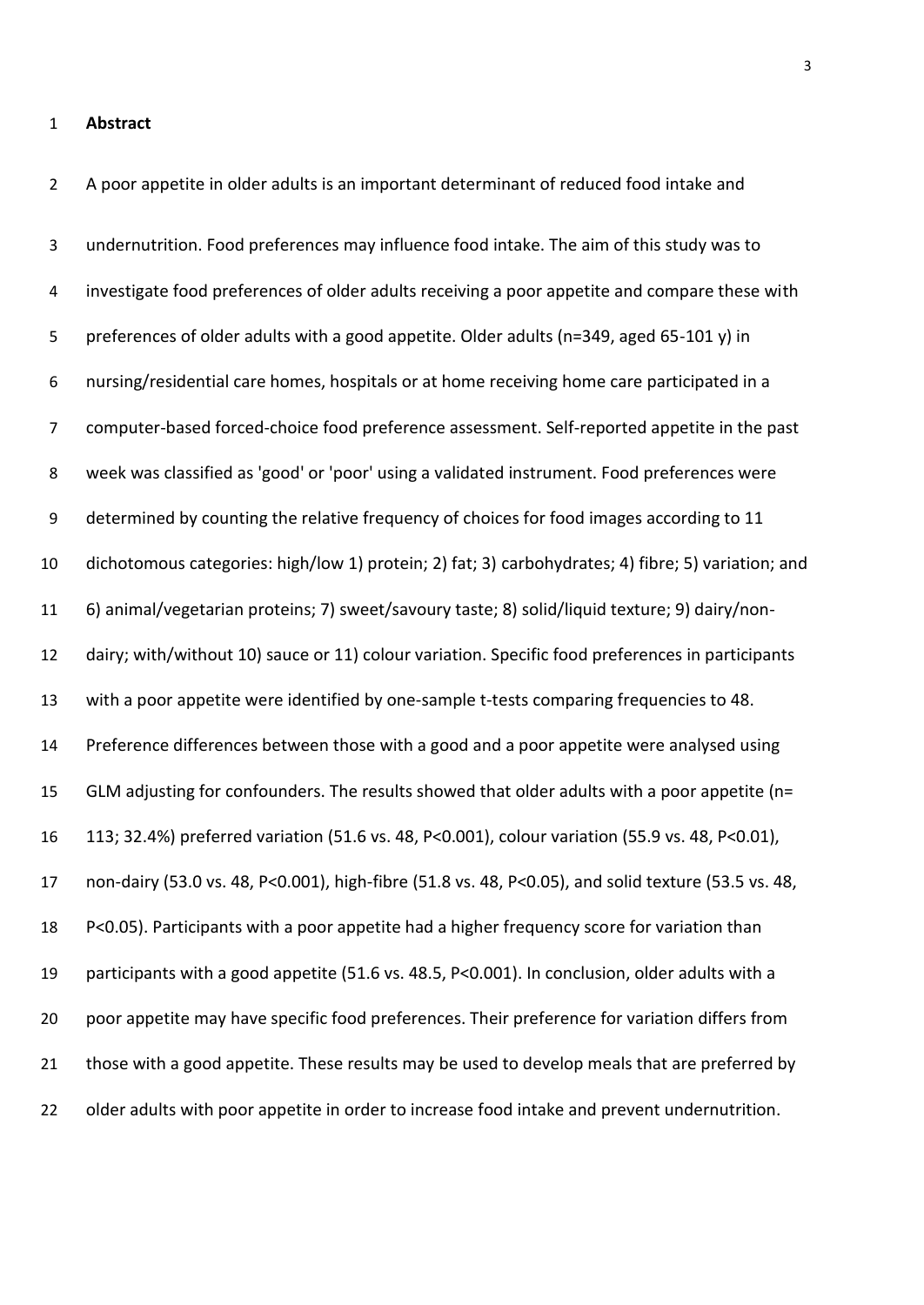#### **Introduction**

 Protein-energy undernutrition is increasingly recognised as a serious health issue affecting a large and growing population of older adults. Although there is much debate on a gold standard 26 assessment tool, it can be described by 'a state of energy and protein deficiency that can cause 27 measurable adverse effects of the body' (1). Based on a body mass index (BMI) < 20 kg/m<sup>2</sup> 28 and/or unintended weight loss of 5% or more in the past 6 months, prevalence rates of undernutrition among older adults are estimated at 7% in the general community, 12-16% in community-dwelling older adults receiving home care, 18-21% in nursing homes and 18-33% in hospitals (2, 3). Undernutrition is related to bone and muscle weakness, immune deficiencies, prolonged hospitalization, diminished quality of life, an elevated mortality risk, and more health care expenditures (4-9). Causes of undernutrition are multifactorial and include a number of biological and psychosocial factors, such as disease, trauma and depression (10-15); likely often underpinned by a poor appetite status (12, 13, 16).

 A poor appetite is experienced by 11-66% of the older population (13, 17-19) and is an important risk factor for the development of undernutrition (13, 16, 20), evidently because it leads to suboptimal food intake (11, 21). Interventions that increase appetite or increase food intake despite a poor appetite, would therefore contribute significantly to the prevention of undernutrition. Up to now, there are only a limited number of interventions available to address this issue. Orexigenic drugs have been found to increase appetite and food intake. However, their use is accompanied by serious unwanted side effects and is therefore only recommended for severe cases of undernutrition (22). Oral nutritional supplements are used to increase protein-energy intake and short-term studies show a small but significant effect of these supplements on weight gain (23). However long-term compliance rates are generally low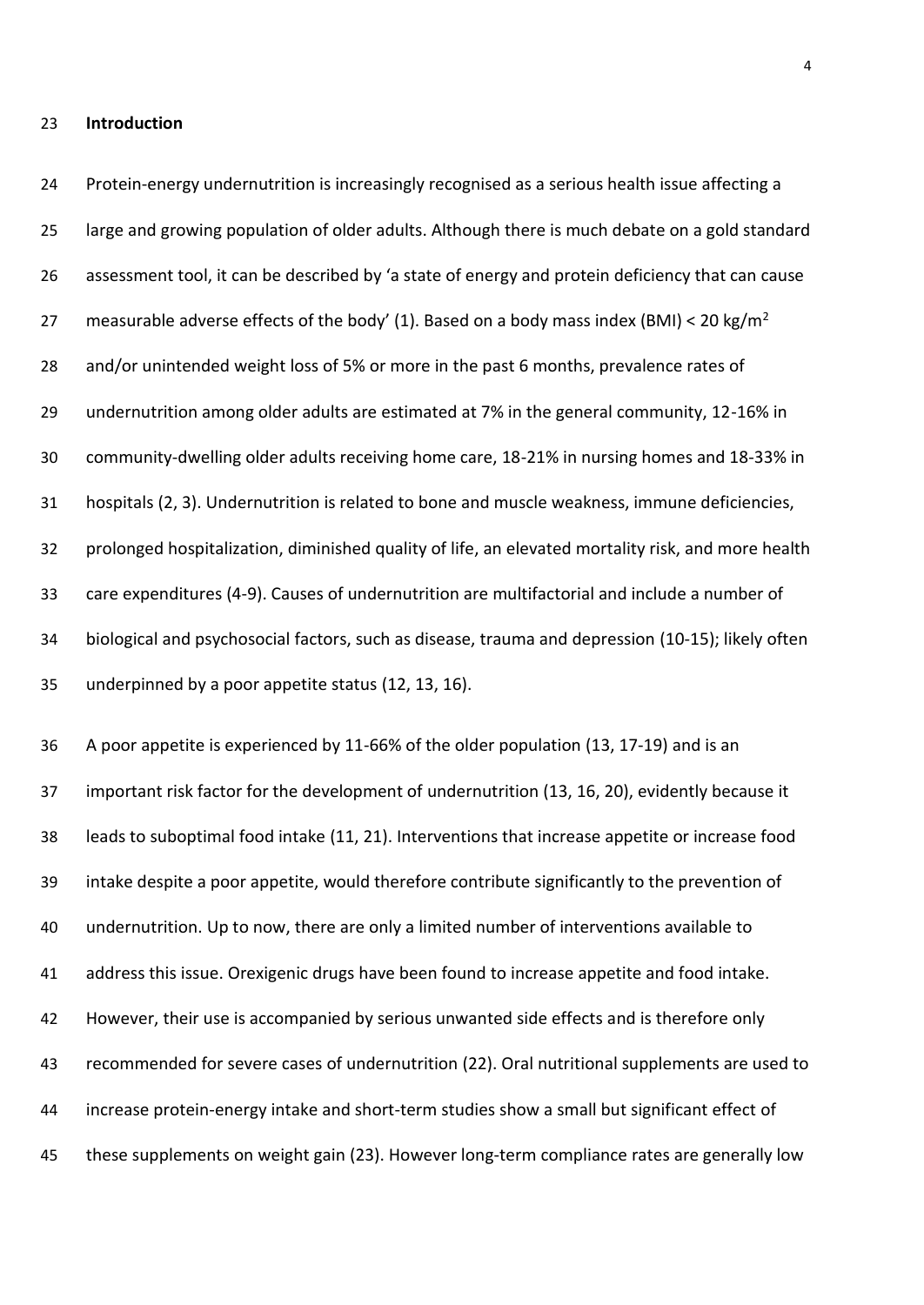(24, 25) and oral nutritional supplements may reduce the intake of regular meals and snacks,

thereby reducing the overall effect (23, 25, 26).

| 48 | So far, little research has been conducted on the specific food preferences of older adults with  |
|----|---------------------------------------------------------------------------------------------------|
| 49 | a poor appetite. Expert opinions suggest that persons with a poor appetite prefer small           |
| 50 | volumes and liquid foods (27) and dislike meat, stodgy foods and fats (28, 29). In addition,      |
| 51 | dietary variety is often limited in older persons (18), while more dietary variety has been shown |
| 52 | to increase food consumption in older adults (30-32).                                             |
| 53 | These previous studies suggest that older adults with a poor appetite may have specific food      |
| 54 | preferences. This knowledge may be useful for the development of new strategies to increase       |
| 55 | food intake in older adults with a poor appetite, and lower their risk of undernutrition.         |
| 56 | Therefore, the purpose of this study was to examine the specific food preferences of older        |
| 57 | adults with a poor appetite, and to identify potential differences in food preferences between    |
| 58 | older adults with a good and a poor appetite.                                                     |
| 59 |                                                                                                   |
| 60 | <b>Subjects and Methods</b>                                                                       |
| 61 | Study participants and recruitment                                                                |
| 62 | Study participants were men and women aged 65 years and older. Recruitment took place in          |
| 63 | nursing homes, residential care homes, hospitals, and at home through home care                   |
| 64 | organisations, retirement villages and/or meal services. Inclusion criteria were: Dutch language  |

- proficiency; able to consume a normal diet consisting of both solid and liquid foods; visual
- ability sufficient for completing a computer test; able to understand and participate in a task for
- at least 30 minutes. Exclusion criteria were: poor cognitive functioning (according to the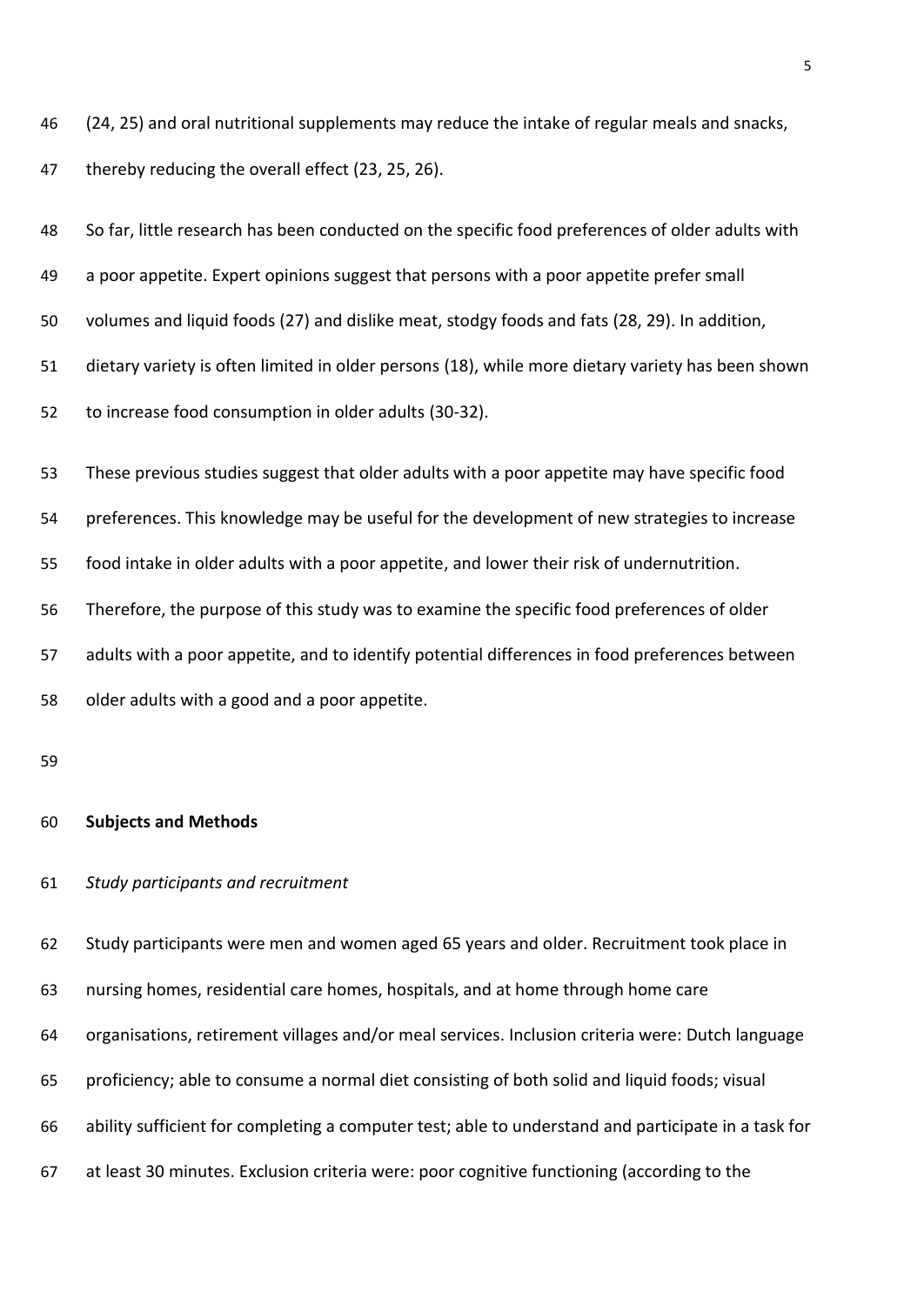nursing staff or family members); radio- and/or chemotherapy in the previous month; being in a fasting condition for medical examination; or receiving tube feeding or parenteral nutrition. The procedures followed were in accordance with the ethical standards of the responsible institutional committee on human experimentation, in accordance with the Helsinki Declaration of 1975 as revised in 1983. The medical-ethical committee of the VU University Medical Center Amsterdam approved this study and all participants gave oral informed consent. Participants were visited at home or in their institution to perform the test.

#### *General characteristics*

 Prior to the forced-choice food preference test, data on sex, age, educational level, type of setting (nursing/residential care home; hospital; at home with home care), smoking status, BMI, diet and nutritional status were obtained during a short interview. The time of testing was recorded and classified into morning or afternoon. BMI was calculated by dividing self-reported body weight (kg) by self-reported height (m) squared. When necessary, body weight or height information was retrieved from staff members or medical records. Nutritional status was assessed by the Short Nutritional Assessment Questionnaire 65+ (SNAQ65+), which is a 84 validated, nutritional screening instrument that can be used to assess undernutrition among older adults and can be easily applied by health care professionals (33). 86 Appetite was assessed by the following question: "Did you experience a reduced appetite in the 87 previous week? (yes/no)". Participants answering "yes" were defined as having a poor appetite. 88 At the start of the computer test, current appetite status was assessed using a 9-point Likert

89 scale that varied from "very poor" (1) to "very good" (9).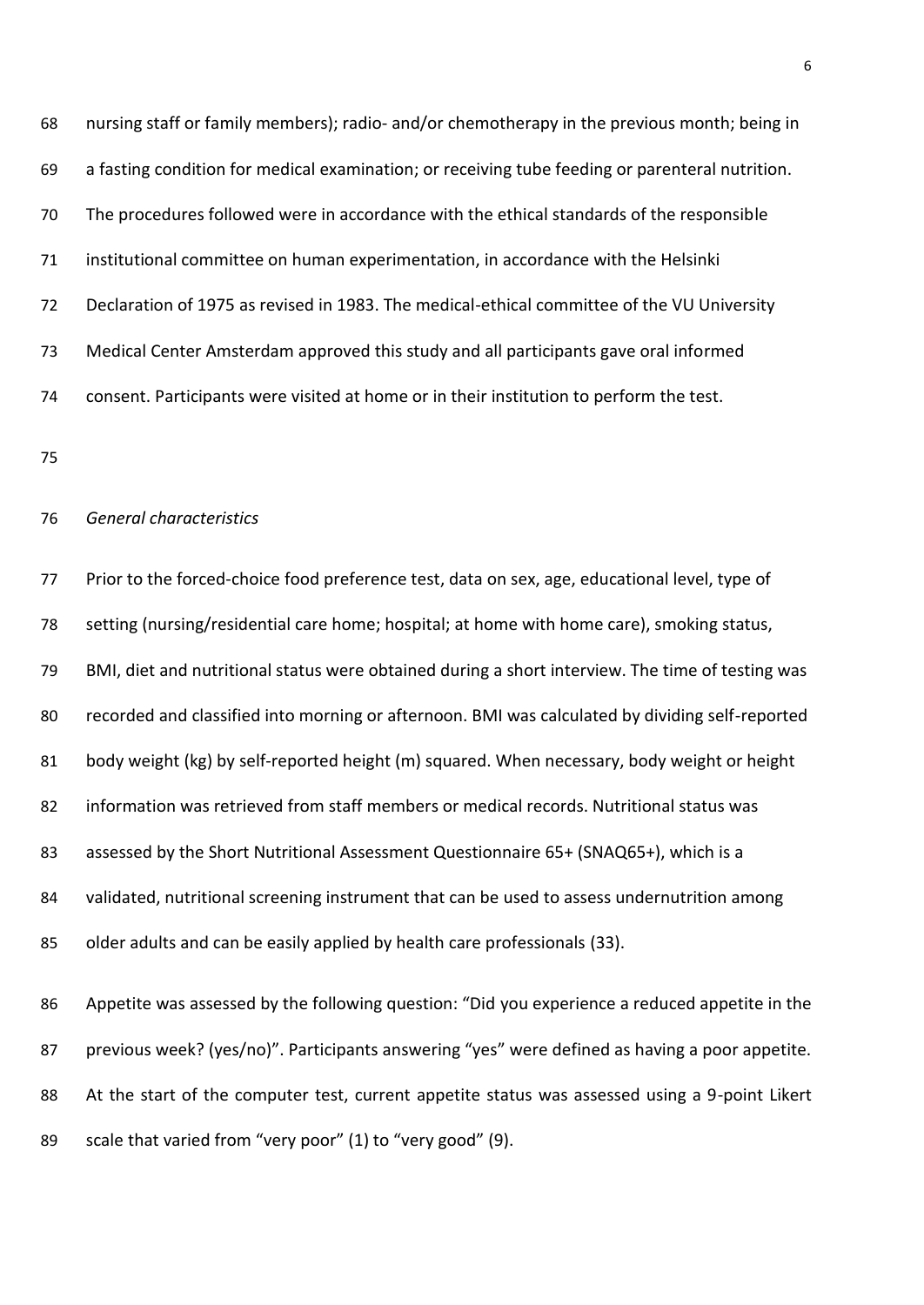#### *Forced-choice food preference test*

92 Food preferences were assessed using a behavioural 'forced-choice' methodology to identify relative food preferences. This method is well-suited to situations where overall desire to eat is low (34). A previously validated computerised procedure, developed by Finlayson and colleagues (Leeds Food Preference Questionnaire, Leeds University, U.K.) (35), was adapted for the current study. During the study, participants were randomly allocated to at least one of six tests, each test consisting of 96 pairs of 16 food images presented on a computer screen in 98 high-resolution digital colour. Participants were asked to "select the food they most want to 99 eat", by pressing the corresponding computer button. All choices were recorded as count frequency scores in E-prime (v 1.2, Psychology Software Tools, ND). To assure good understanding and execution of the test, participants were first given a practice run of at least four paired food images. For this study, pre-validated images of foods that are usually consumed by Dutch older adults were used and standardized to regular portion sizes. All images were validated in a separate pilot study, after which photographs of unfamiliar or misidentified foods were replaced.

 Block randomization was performed to equally distribute the six tests among participants with a good or poor appetite, while stratifying for sex and type of setting. Participants could perform a maximum of three different tests on a voluntary basis if showing no signs of fatigue or tiredness. To control for differences in hunger level, testing was carried out at least two hours after consumption of a meal and at least half an hour after consumption of any beverages.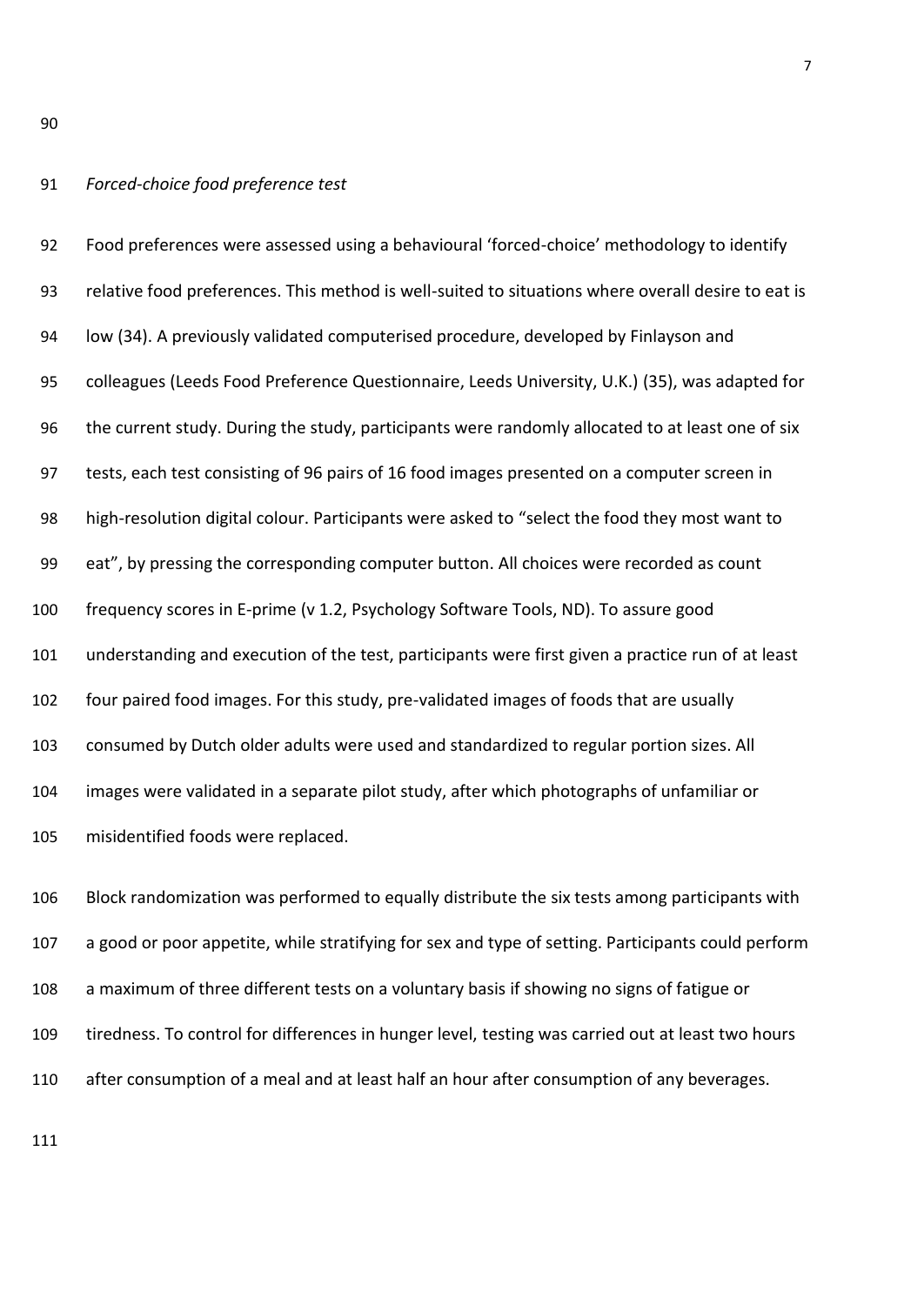#### *Food categories examined*

 The categories under examination were selected on the basis of the literature on food preferences in older adults, as well as information on differences in food patterns between older adults with various appetite levels (36-39).

 Food preferences were examined according to 11 separate, dichotomous categories: 1) high or low protein; 2) high or low fat; 3) high or low carbohydrates; 4) high or low fibre; 5) variation or no variation; 6) animal or vegetarian proteins; 7) sweet or savoury taste; 8) solid or liquid texture; 9) dairy or non-dairy; 10) with or without sauce; and 11) with or without colour variation.

 High-protein foods contained a minimum of 14 g of protein per 100 g, low-protein foods contained a maximum of 8 g/100 g. High-fat foods were defined as containing a minimum of 30 % of energy from fat and low-fat foods contained a maximum of 9 % of energy from fat. High- carbohydrate foods contained a minimum of 10 g/100 g of carbohydrates; low-carbohydrate foods contained around 4.5 g/100 g. High fibre foods contained a minimum of 2 g fibre per 100 g, whereas low fibre contained a maximum of 1.5 g/100 g. High- and low-fibre foods were 127 presented with or without the addition of sauce. The category 'animal protein' contained meat, poultry and fish products, in contrast to products which only contained vegetarian proteins 129 (e.g. eggs or peanuts). 'Variation' was defined as presenting two or three different types of the same food product with similar colour on one plate (i.e. broccoli, green beans, peas) when 131 compared to a single type of food (i.e. broccoli only). 'Colour variation' was defined as the same type of foods containing at least 2 colours and flavours (e.g. chocolate, strawberry and vanilla ice-cream), compared to foods in a single colour and flavour.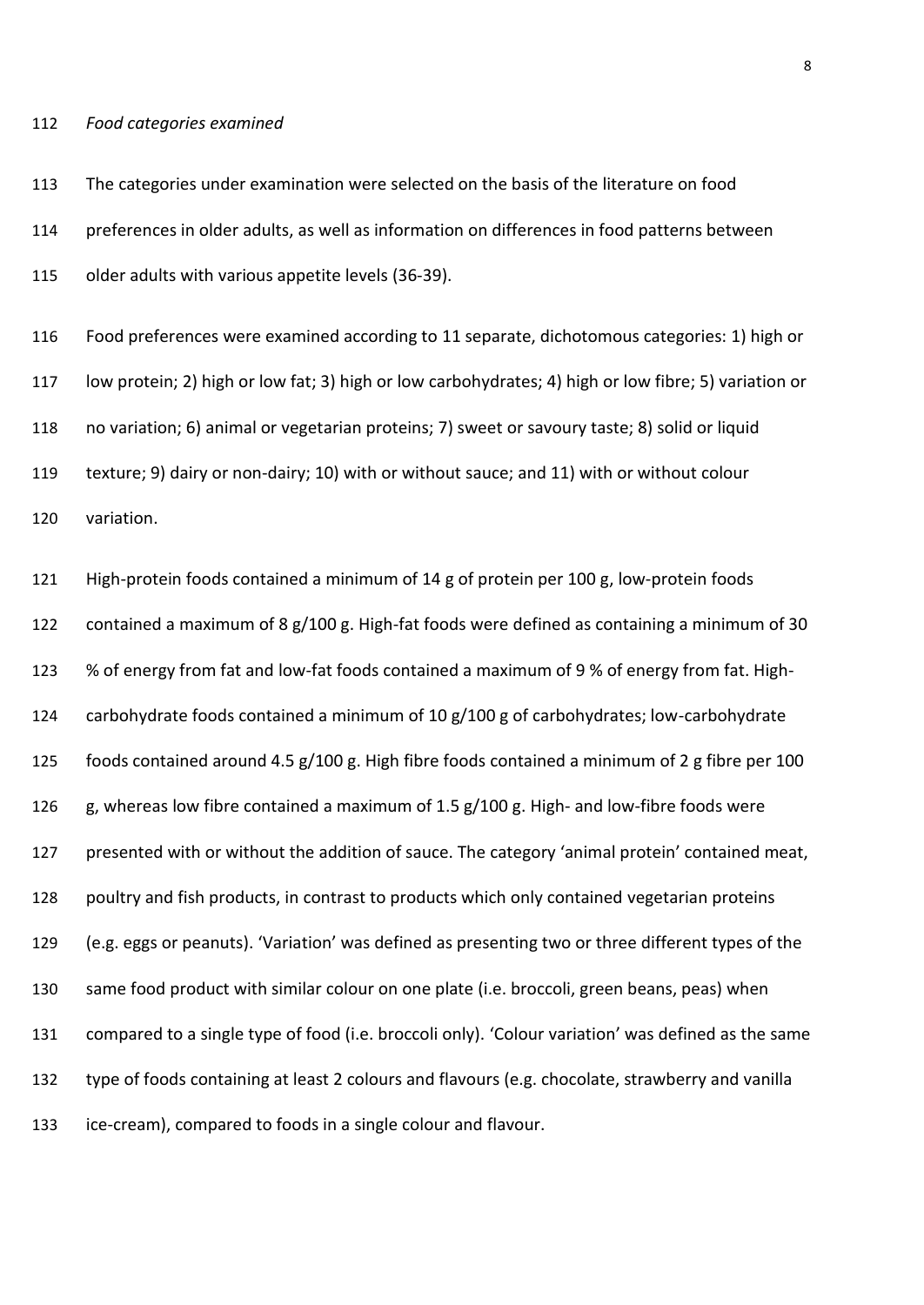### *Food preferences procedure*

 Each of the six tests comprised a pre-selected array of food images that formed categories within two independent, dichotomous factors. The factors in each food image array, i.e. *protein* and *variation*, were combined into four specific categories: high protein with variation, low protein with variation, high protein with no variation and low protein with no variation (**Table 1**). For each category, four exemplar food images were used (**Table 2**). During each test, the food images were paired so that every image from each of the four specific categories was compared to every other category over 96 trials (food pairs). For each trial, participants were 143 instructed to indicate the food they wanted to eat the most at that time ("Which food do you 144 most want to eat now?"). The recorded count frequency scores indicated the relative food preference for a particular category (range 0-24). Besides the preferences for specific categories, preferences for each generic factor were also assessed. For example: the counts of all high-protein foods (with or without variation) were compared against all low-protein foods (range 0-48).

#### *Statistical analysis*

 All data were analysed using SPSS 20.0 for Windows. General characteristics of participants with a poor and good appetite were compared using independent t-tests and chi-square tests, as appropriate. In participants with a poor appetite, general food preferences for a specific food 154 factor were identified by comparing count frequency scores to the expected values '48' and 155 (24'. For generic factors (e.g. 'high-fat' or 'variation'), the expected value was '48', and for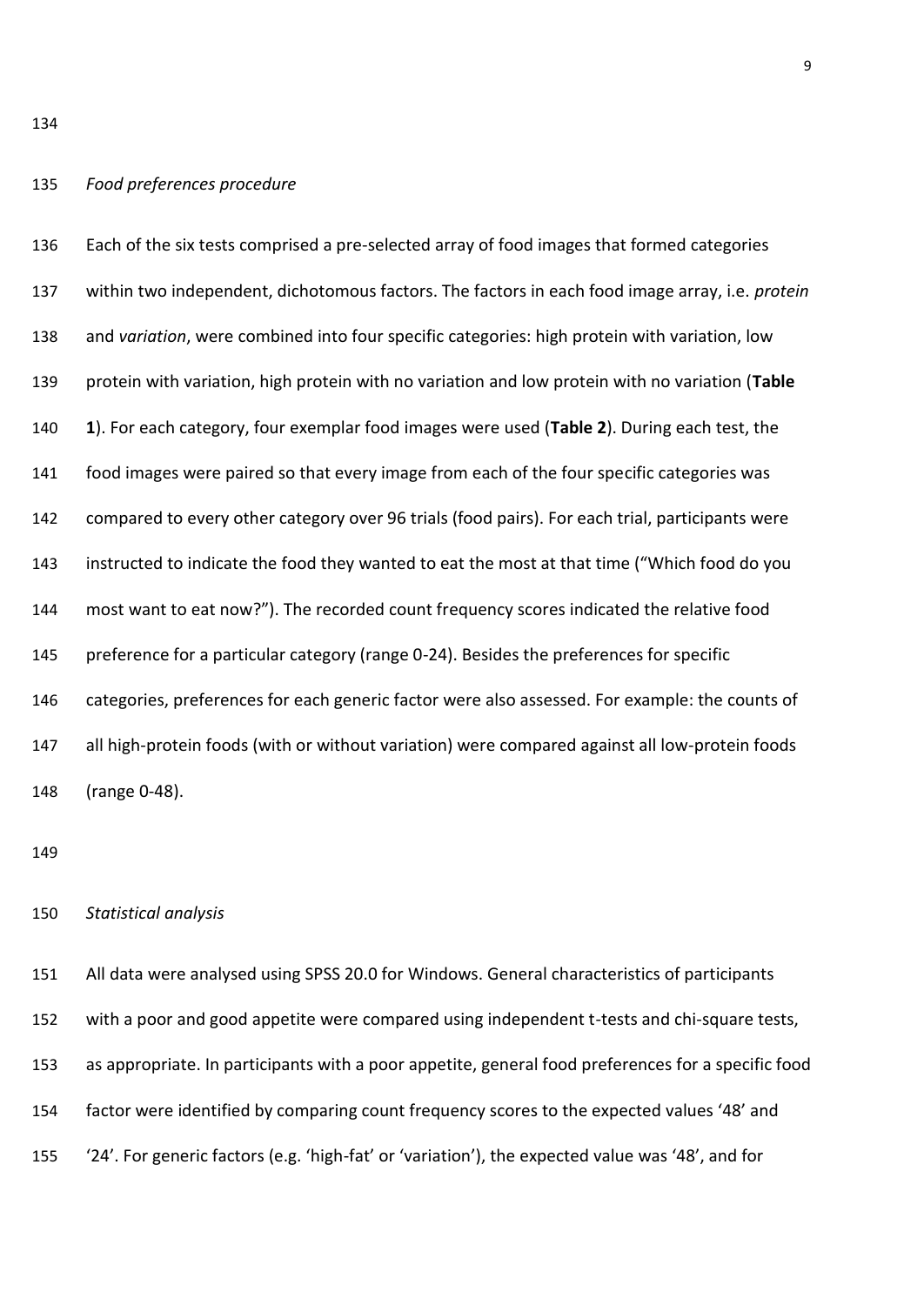combination factors (e.g. high-fat sweet or high-protein with variation), the expected value was 157 (24'. A multivariate general linear model (GLM), suitable for multiple dependent variables, was used for comparing the four categories per test between appetite groups. Count frequency scores of the four categories were entered to the model as dependent variables and appetite (good vs. poor) was entered as independent variable. Univariate GLM was used for comparing the generic factors of each test between appetite groups. In addition, potential confounders (i.e. sex, care setting, education level, smoking status, diet and time of testing) were added to the model when causing a >10% change of the regression coefficient of appetite. Differences in preferences observed by the count frequency scores between participants with a good or a poor appetite were considered significant when p-values were < 0.05. For each test, outliers of 166 the good and poor appetite groups (values that exceeded 1.5 x IQR) were excluded from data analyses.

#### **Results**

#### *General characteristics*

 In total 349 older adults participated in this study and performed one or more forced-choice food preference tests. Participants were randomly allocated to one of the 6 different tests, which resulted in 94 to 103 participants per test. Baseline characteristics of the study sample are presented in **Table 3**. The average age of the included participants was 81 years (SD 8) and 63% (*n*=219) was female. Approximately one third (*n*=113) of the included participants reported a poor appetite in the previous week. Participants with a poor appetite were more often undernourished (44.2%) than participants with a good appetite (27.5%, P<0.001). The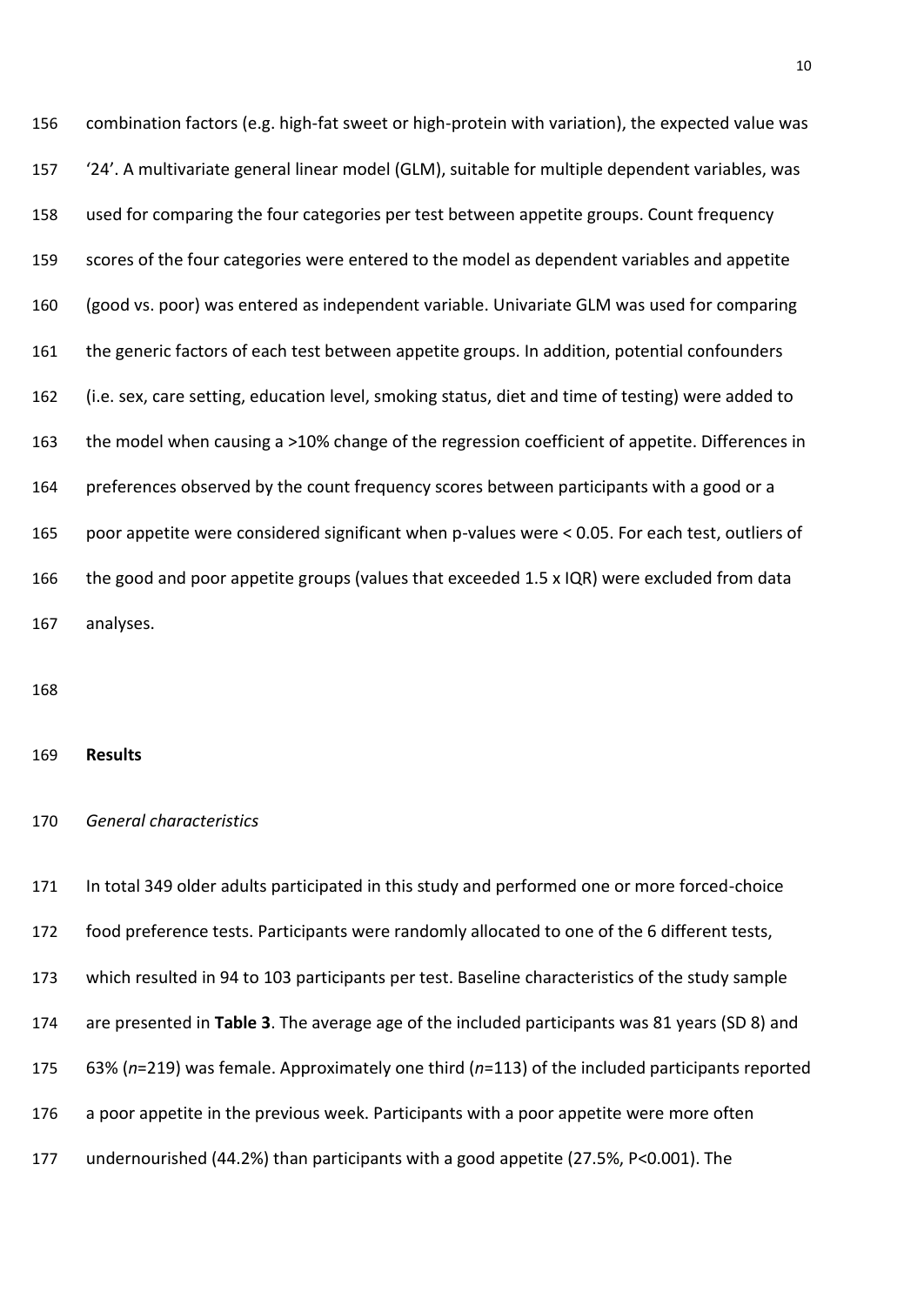prevalence of poor appetite was higher within the hospital setting (55.8%, P<0.001) compared to the nursing/residential home (28.3%) and at home with home care (15.9%).

*General food preferences in older adults with poor appetite* 

 In the poor appetite group, specific food preferences were observed when the count frequency score was compared to the expected values of 48 (generic factors) or 24 (combination factors), respectively (**Table 4**). Older adults with a poor appetite had statistically significantly higher count scores for the generic factors variation (51.6 vs. 48, P<0.001), colour variation (55.9 vs. 48, P<0.01), non-dairy (53.0 vs. 48, P<0.001), high-fibre (51.8 vs. 48, P<0.05), and solid texture (53.5 vs. 48, P<0.05). Other generic factors, like for example fat, protein, and carbohydrate content, showed inconsistent outcomes or showed equivocal preference scores. With respect to the combination of factors, older adults with a poor appetite had statistically significantly higher count scores for the combination of high protein with variation (27.4 vs. 24, P<0.05), colour variation with non-dairy (29.0 vs. 24, P<0.01), high fibre with sauce (27.1, vs. 24, P<0.001), and solid texture with high carbohydrate content (27.6 vs. 24, P<0.05).

#### *Differences in food preferences between older adults with good or poor appetite*

 Compared to participants with a good appetite, participants with a poor appetite had higher frequency score for the general factor variation (51.6 vs. 48.5, P=0.008) and for the combination of variation with high-protein (28.6 vs. 24.0, P=0.004). No other (consistent) food preference differences were observed (Table 4).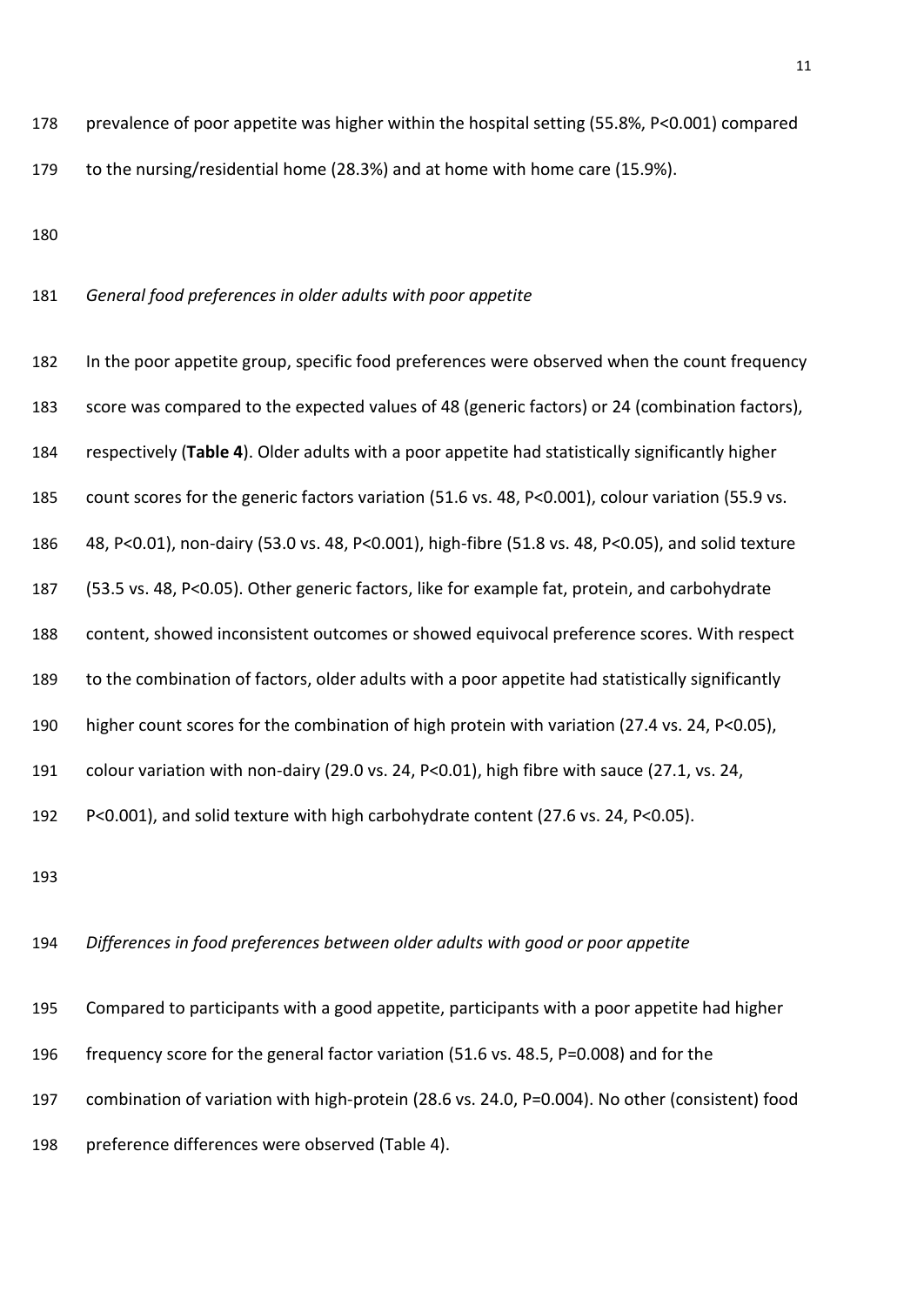**Discussion**

 By means of a computer-based forced-choice food test, this study showed that older adults with a poor appetite had specific identifiable food preferences. They preferred variation, colour variation, non-dairy high-fibre, and solid texture. Some combinations were also preferred: high protein with variation, colour variation with non-dairy, high fibre with sauce, and solid texture with high carbohydrate content. Participants with a poor appetite had a higher preference for variation in food products compared to participants with a good appetite.

207 Although previous studies examined the food choices and taste preferences in older adults (38, 40-43), this is the first study to apply a forced-choice methodology to investigate relative food preferences in older adults with a poor appetite. Several specific food preferences were observed. One is the preference for color variation by older adults with both a poor appetite and a good appetite. Studies in healthy subjects suggest that colour variation can enhance food intake (44). To our knowledge, the impact of food colour variation on the appreciation and consumption of foods has not yet been investigated in older adults at risk of undernutrition.

 We also observed a preference for non-dairy (high-fibre) foods above dairy foods. This was consistent for older adults with a poor and a good appetite, but slightly more pronounced in the poor appetite group (not statistically significant). Food consumption studies among older persons in the Netherlands and the United States report a lower consumption of dairy foods than is recommended (45-47). For instance in the Netherlands, the median consumption of dairy products among community dwelling older adults (> 70 years) is around 300 grams a day instead of the recommended 650 grams a day (46, 48). Data from the United States also show a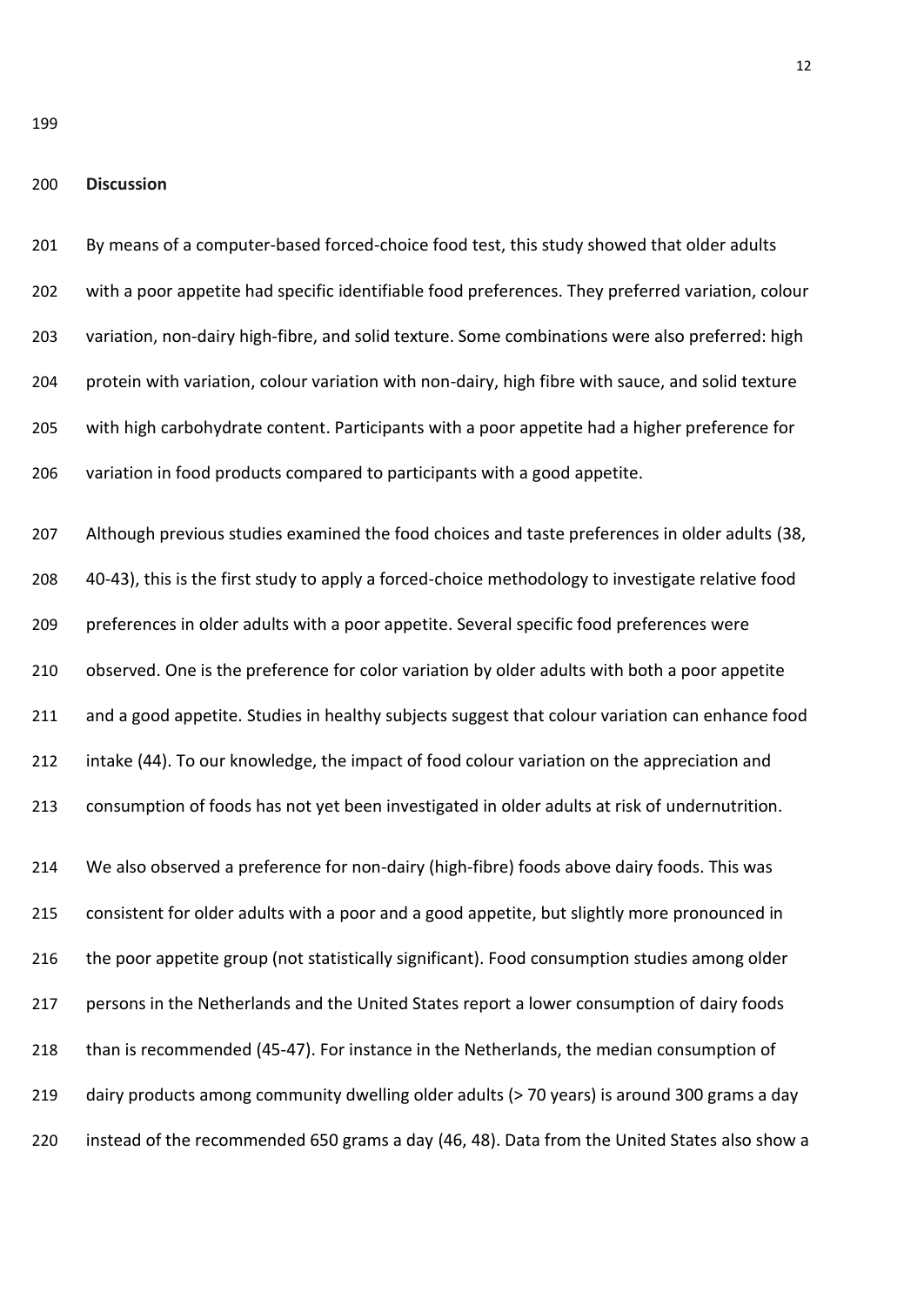suboptimal intake of dairy products, with over 90% of persons of age >71 who do not meet the recommended 3 servings a day (45, 47, 49). As dairy foods are an important source of protein, calcium and B-vitamins, the finding that these products are not preferred by older adults with a poor appetite is of concern. One practical consequence is that the offering of dairy snacks in institutions may be an ineffective way to improve energy and nutrient intake in older persons 226 with a poor appetite, as these do not meet patients' preferences. Another consequence is that 227 the necessary protein and calcium should be consumed through other food products. The preference for non-dairy foods with a high fibre content may help to increase dietary fibre intake, which is also known to be inadequate in older adults (46, 50, 51).

 With regard to the structure of foods, we expected that a liquid texture would be preferred by 231 older adults because liquids require less chewing, are easier to swallow and are less satiating than solid foods (27, 52). Our results suggest a preference for solid texture in both older adults with a good and a poor appetite, in particular for solid foods with a high carbohydrate content. This could be explained by the exclusion of subjects who had difficulties with chewing and/or swallowing. Chewing and swallowing difficulties are generally highly prevalent in older institutionalized persons (53), so this is probably a limitation of the generalizability of our findings to this specific population.

 We found a strong preference for variation, especially variation of high protein foods, in older adults with a poor appetite, but not in older adults with a good appetite (P<0.01). Interestingly, studies have shown that increasing variety by offering more types of foods is an effective strategy to increase short term food intake in older adults (30-32), older adults in general (30- 32) and older adults at risk of undernutrition (30-32). Experiments in healthy adults showed that after an imposed protein deficit, food intake and food preferences appeared to change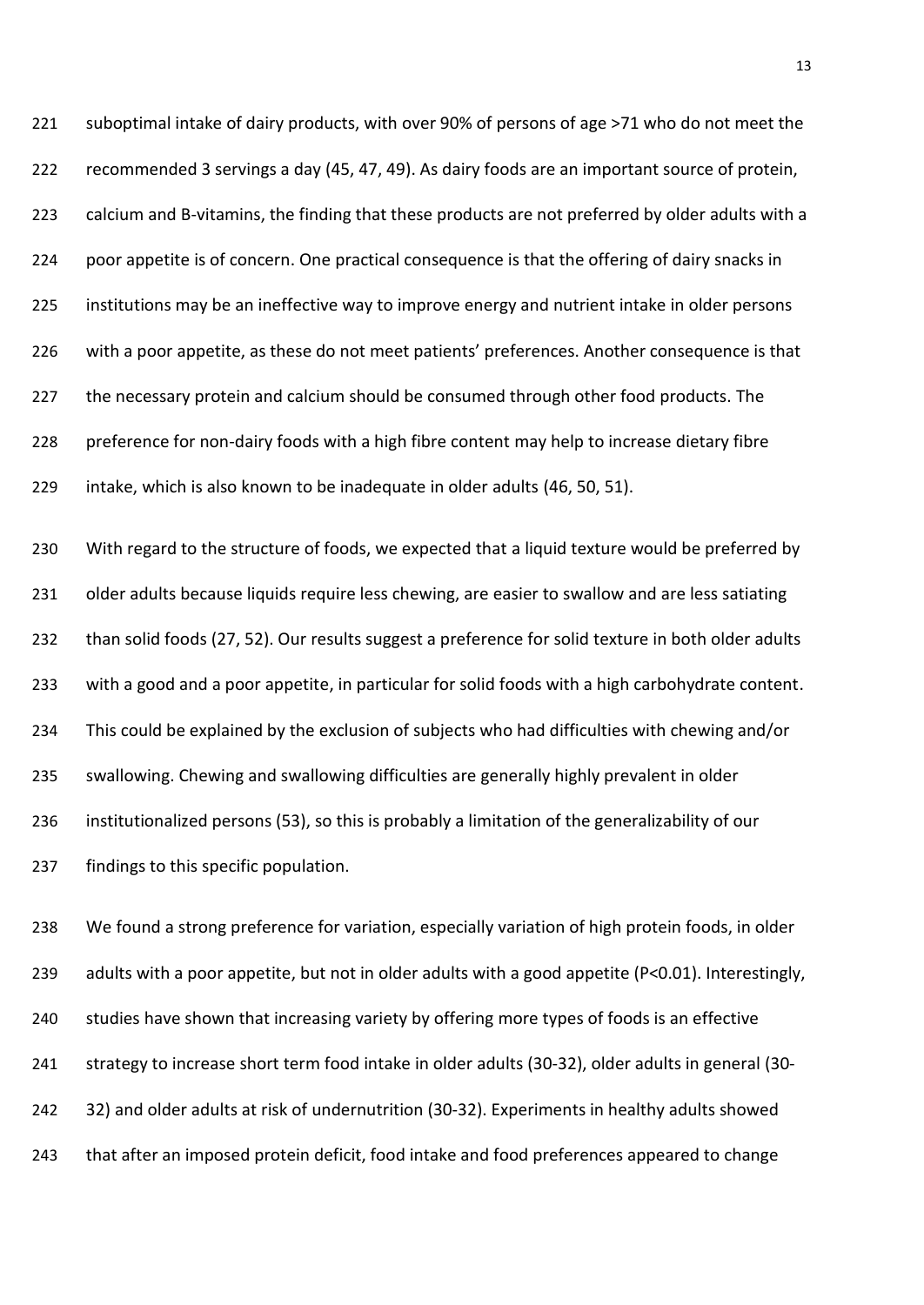towards savoury, high protein foods in order to compensate for the protein shortage (54). The observed preference for foods with variation and a high protein content in older adults with a poor appetite of whom 44% was considered undernourished and probably had a protein deficit supports these findings. Offering a large variety of high protein foods may therefore be a novel way to increase protein intake and therefore enhance nutritional status in this vulnerable group. At the same time, consumption of protein-rich products by older adults could be hampered by an increased experience of satiety, chewing/swallowing problems and/or financial problems (55-58). This can be overcome by replacing meat by less expensive or easier to chew high-quality protein sources like eggs, seafood, and poultry (56, 59). As we did not observe a preference for animal protein, vegetarian protein sources such as legumes or soy products are also an option.

 Although this study provides novel information regarding specific food preferences among older adults with a poor appetite, some study limitations need to be addressed. Due to our exclusion criteria, e.g. poor cognitive functioning, our study results may not be entirely generalizable to the older population in the three used settings. Another limitation inherent to 260 our study design, is that forced-choice methodology is designed to measure relative food preferences and may not reflect the actual ability to consume the presented foods, as food choices may differ from actual food consumption decisions (60). Experimental studies using similar forced-choice food preference methodology in young healthy adults have consistently shown frequency scores for specific food categories to predict actual selection and intake of those foods under controlled conditions (61, 62).

 Nevertheless, future studies should be conducted to confirm the identified food preferences in older adults with a poor appetite using actual food intake data.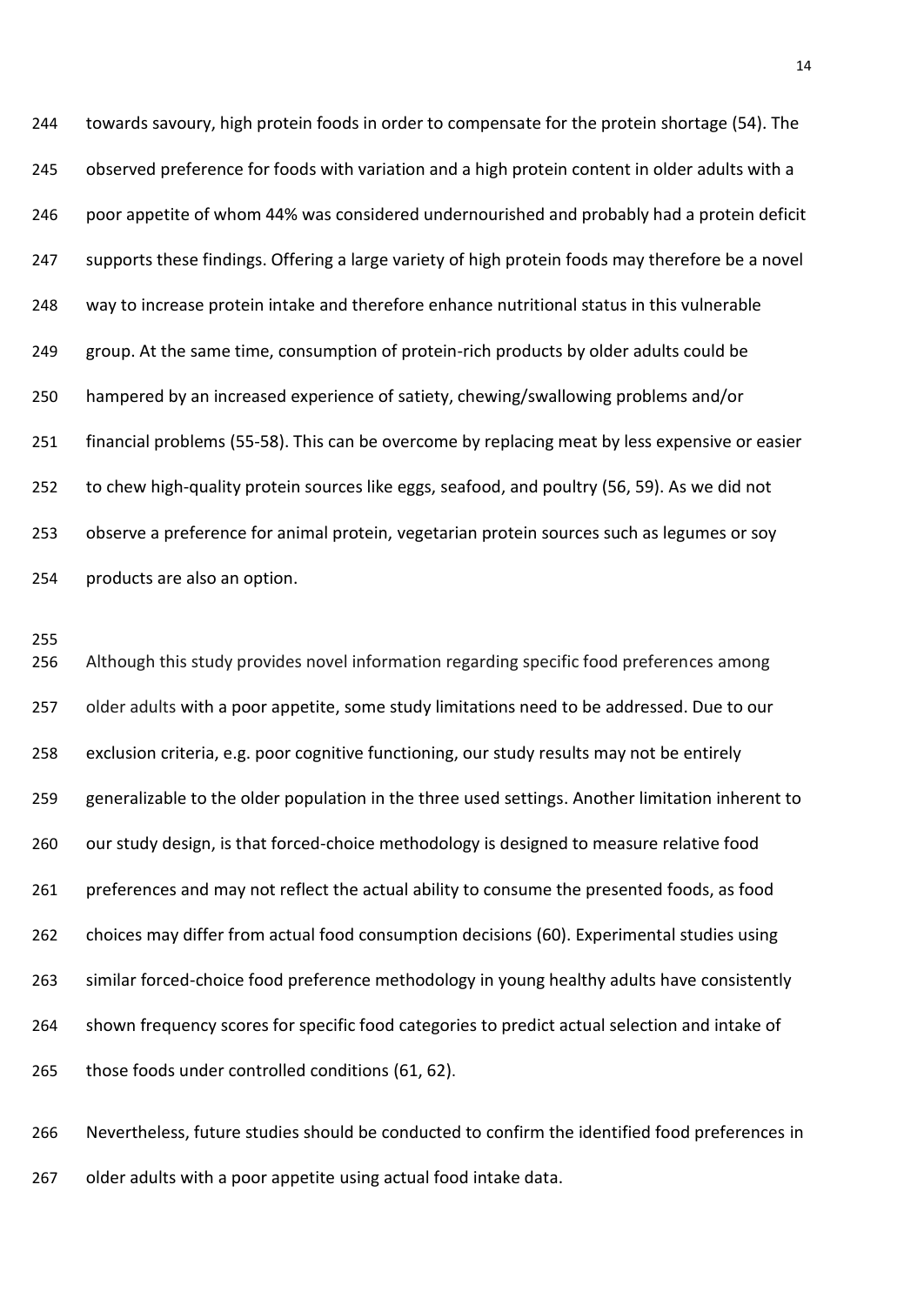- In conclusion, this study shows that older adults with a poor appetite have specific food
- preferences that differ from those with a good appetite. These results enable the development
- 270 of relevant strategies to increase food intake and thus prevent undernutrition in older adults
- with a poor appetite. The provision of adapted meals and snacks with high variation and color
- variation could help stimulate their food intake.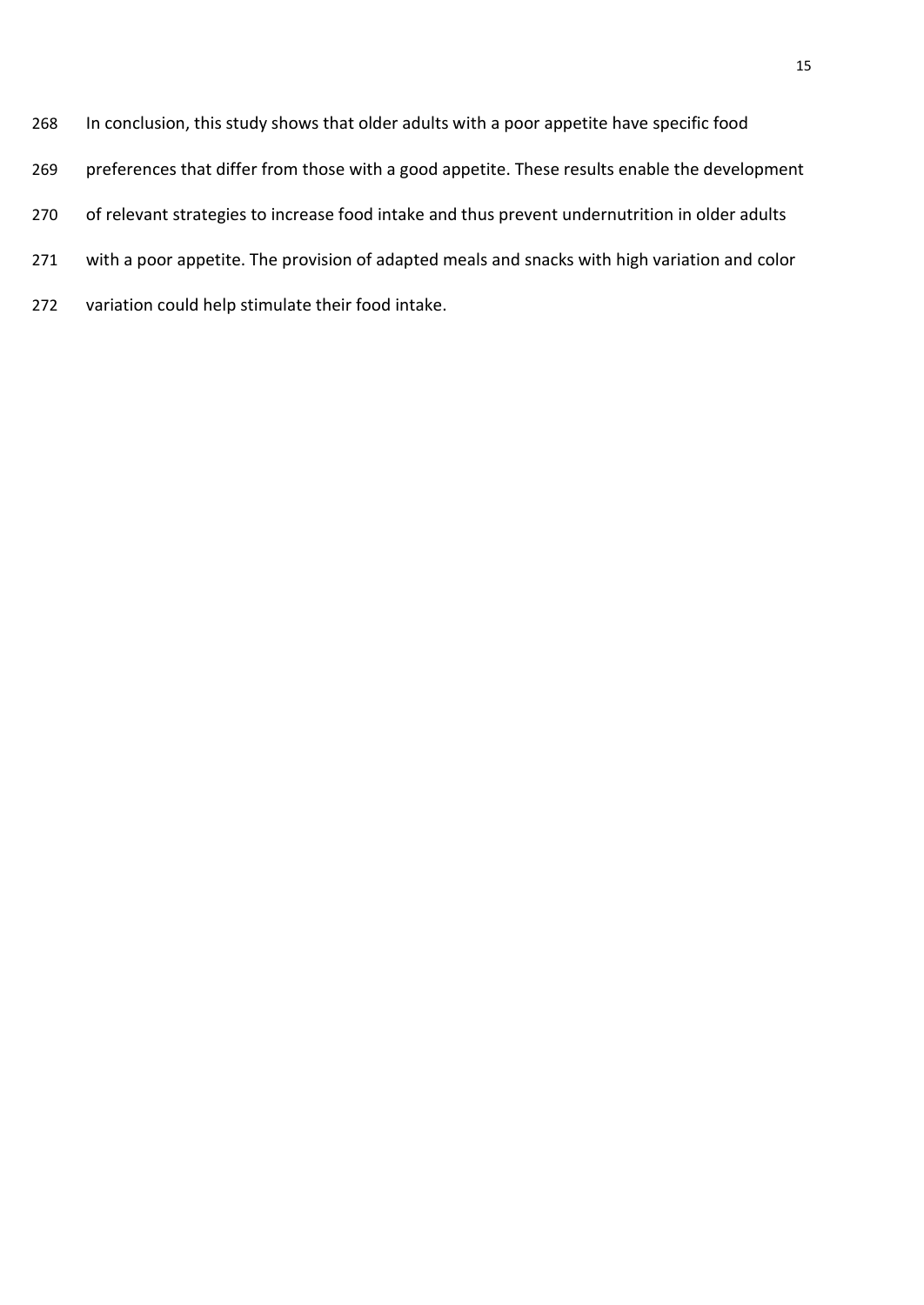# **Acknowledgments**

# *Authors' contributions to manuscript*

MV, HAW designed the study; BSM and BO conducted research and analyzed data, BSM performed statistical analysis; BSM, BO, GSF, MV and HAW wrote the paper; GSF shared knowledge and developed the forced choice tests. MV had primary responsibility for the final content. All authors read and approved the final manuscript.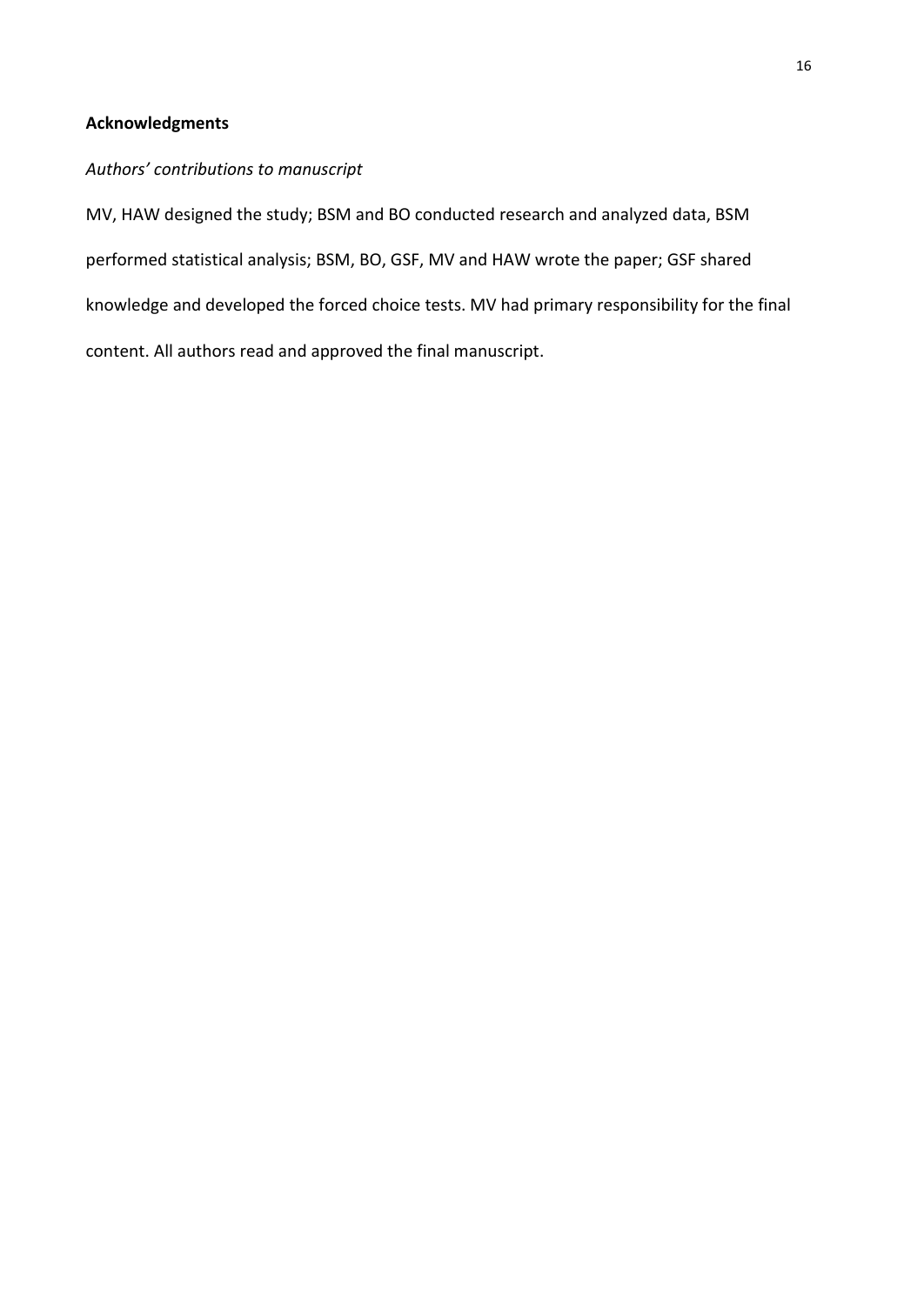#### **References**

1. MCaE E. The 'MUST' report: nutritional screening of adults: a multidisciplinary responsibility. The development and use of the 'Malnutrition Screening Tool' (MUST). British association for parenteral and enderal nutrition (BAPEN), 2003.

2. Schilp J. Undernutrition in community-dwelling older individuals – recognition and treatment. Amsterdam: VU University; 2013.

3. Halfens R. Rapportage resultaten Landelijke Prevalentiemeting Zorgproblemen 2010. Maastricht: Maastricht University 2010.

4. Sullivan DH, Bopp MM, Roberson PK. Protein-energy undernutrition and life-threatening complications among the hospitalized elderly. J Gen Intern Med. 2002;17(12):923-32.

5. Keller HH. Nutrition and health-related quality of life in frail older adults. J Nutr Health Aging. 2004;8(4):245-52.

6. Liu L, Bopp MM, Roberson PK, Sullivan DH. Undernutrition and risk of mortality in elderly patients within 1 year of hospital discharge. J Gerontol A Biol Sci Med Sci.

#### 2002;57(11):M741-6.

7. Donini LM, Savina C, Cannella C. Eating habits and appetite control in the elderly: the anorexia of aging. Int Psychogeriatr. 2003;15(1):73-87.

8. Meijers JM, Halfens RJ, Wilson L, Schols JM. Estimating the costs associated with malnutrition in Dutch nursing homes. Clin Nutr. 2012;31(1):65-8.

9. Vellas H, Romero, Koehler, Baumgartner, Garry. Changes in nutritional status and patterns of morbidity among free-living elderly persons: a 10-year longitudinal study. Nutrition. 1997;13(6):515-9.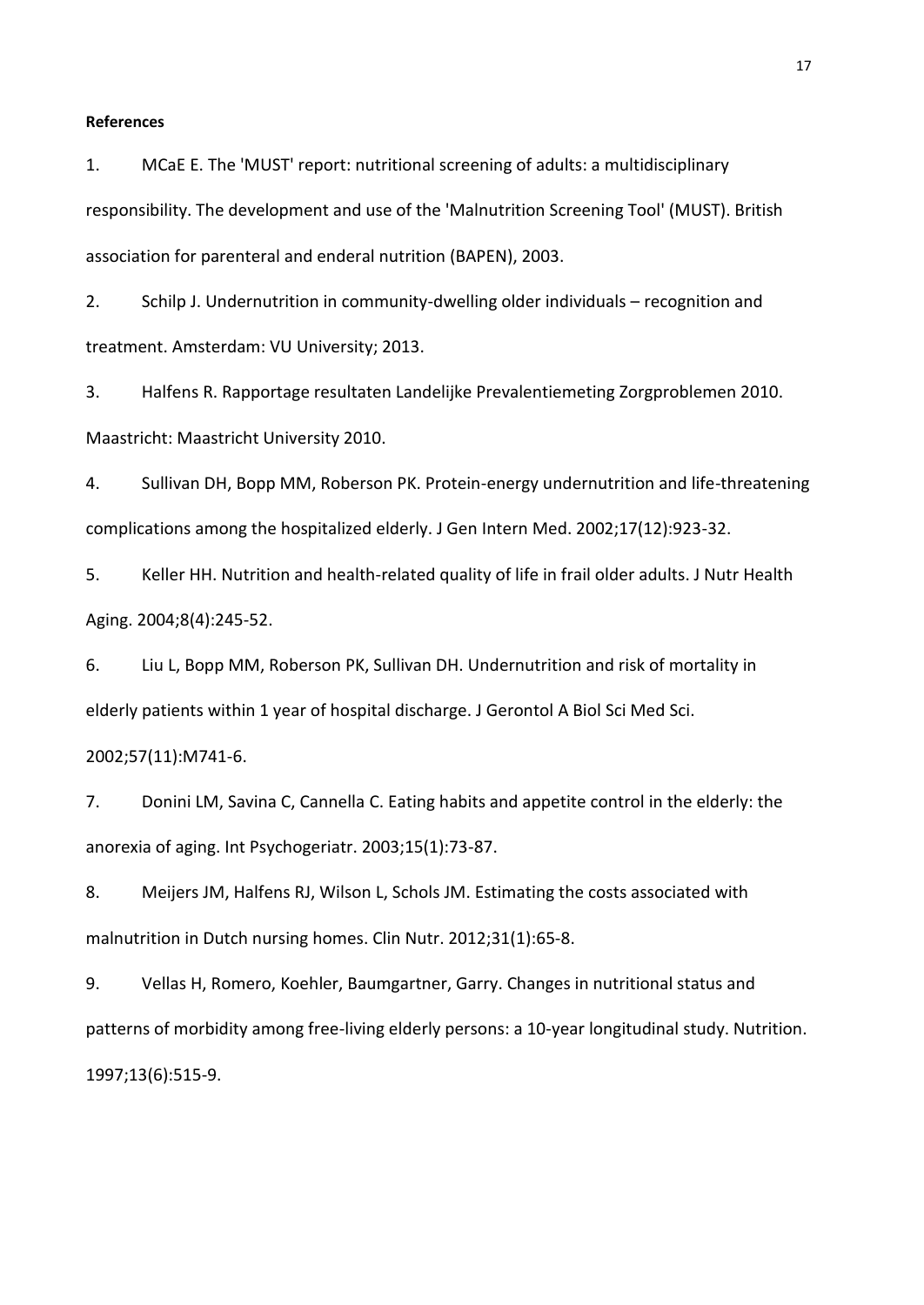10. Shatenstein B, Kergoat MJ, Nadon S. Weight change, nutritional risk and its determinants among cognitively intact and demented elderly Canadians. Can J Public Health. 2001;92(2):143-9.

11. Shahar D, Shai I, Vardi H, Fraser D. Dietary intake and eating patterns of elderly people in Israel: who is at nutritional risk? Eur J Clin Nutr. 2003;57(1):18-25.

12. Sorbye LW, Schroll M, Finne Soveri H, Jonsson PV, Topinkova E, Ljunggren G, et al. Unintended weight loss in the elderly living at home: the aged in Home Care Project (AdHOC). J Nutr Health Aging. 2008;12(1):10-6.

13. Schilp J, Wijnhoven HA, Deeg DJ, Visser M. Early determinants for the development of undernutrition in an older general population: Longitudinal Aging Study Amsterdam. Br J Nutr. 2011;106(5):708-17.

14. Wilson MM, Vaswani S, Liu D, Morley JE, Miller DK. Prevalence and causes of undernutrition in medical outpatients. Am J Med. 1998;104(1):56-63.

15. Van Lancker A, Verhaeghe S, Van Hecke A, Vanderwee K, Goossens J, Beeckman D. The association between malnutrition and oral health status in elderly in long-term care facilities: a systematic review. Int J Nurs Stud. 2012;49(12):1568-81.

16. Lee JS, Kritchevsky SB, Tylavsky F, Harris TB, Ayonayon HN, Newman AB. Factors associated with impaired appetite in well-functioning community-dwelling older adults. J Nutr Elder. 2006;26(1-2):27-43.

17. Vazquez-Valdez OE, Aguilar-Navarro S, Avila-Funes JA. Association between anorexia of aging and disability in older community-dwelling Mexicans. J Am Geriatr Soc. 2010;58(10):2044- 6.

18. Donini LM, Poggiogalle E, Piredda M, Pinto A, Barbagallo M, Cucinotta D, et al. Anorexia and eating patterns in the elderly. PLoS One. 2013;8(5):e63539.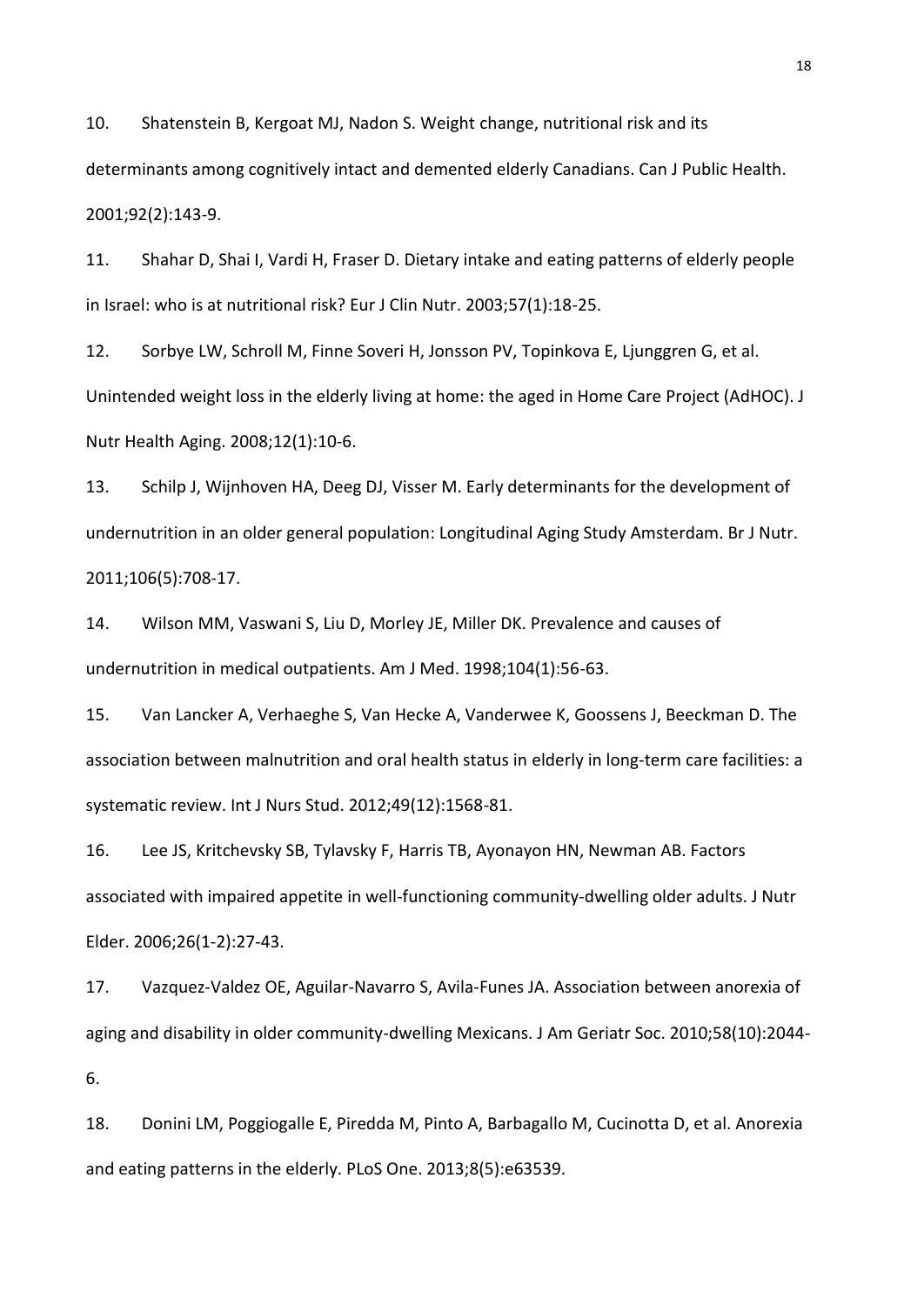19. Landi F, Liperoti R, Russo A, Giovannini S, Tosato M, Barillaro C, et al. Association of anorexia with sarcopenia in a community-dwelling elderly population: results from the ilSIRENTE study. Eur J Nutr. 2013;52(3):1261-8.

20. Feldblum I, German L, Castel H, Harman-Boehm I, Bilenko N, Eisinger M, et al. Characteristics of undernourished older medical patients and the identification of predictors for undernutrition status. Nutr J. 2007;6:37.

21. Shahar DR, Yu B, Houston DK, Kritchevsky SB, Lee JS, Rubin SM, et al. Dietary factors in relation to daily activity energy expenditure and mortality among older adults. J Nutr Health Aging. 2009;13(5):414-20.

22. Thomas DR. Guidelines for the use of orexigenic drugs in long-term care. Nutr Clin Pract. 2006;21(1):82-7.

23. Milne AC, Potter J, Vivanti A, Avenell A. Protein and energy supplementation in elderly people at risk from malnutrition. Cochrane Database Syst Rev. 2009(2):Cd003288.

24. Bonnefoy M, Cornu C, Normand S, Boutitie F, Bugnard F, Rahmani A, et al. The effects of exercise and protein-energy supplements on body composition and muscle function in frail elderly individuals: a long-term controlled randomised study. Br J Nutr. 2003;89(5):731-9.

25. Fiatarone Singh MA, Bernstein MA, Ryan AD, O'Neill EF, Clements KM, Evans WJ. The effect of oral nutritional supplements on habitual dietary quality and quantity in frail elders. J Nutr Health Aging. 2000;4(1):5-12.

26. Gosney M. Are we wasting our money on food supplements in elder care wards? J Adv Nurs. 2003;43(3):275-80.

27. Nieuwenhuizen WF, Weenen H, Rigby P, Hetherington MM. Older adults and patients in need of nutritional support: review of current treatment options and factors influencing nutritional intake. Clin Nutr. 2010;29(2):160-9.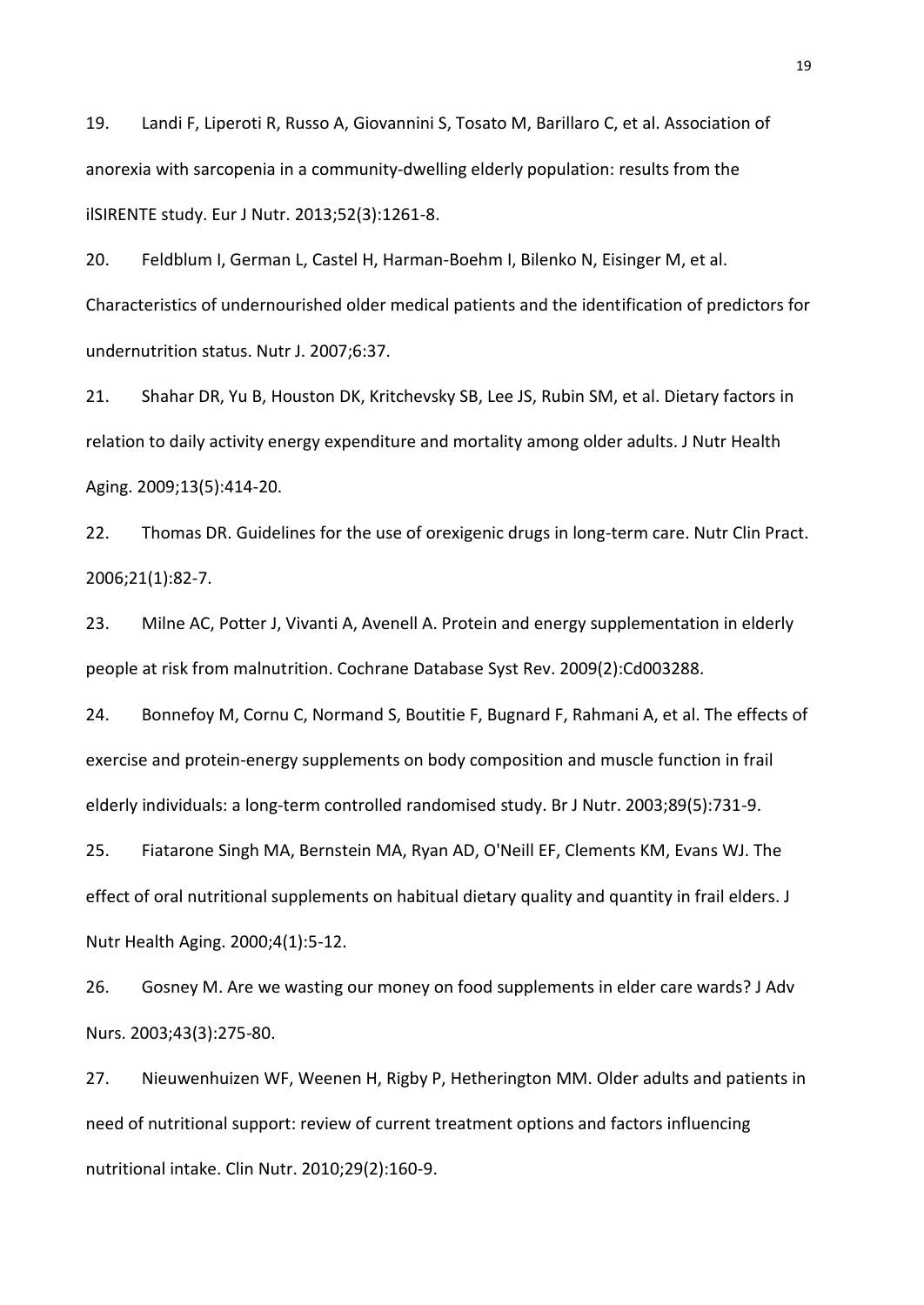28. Ohri-Vachaspati P, Sehgal AR. Correlates of poor appetite among hemodialysis patients. J Ren Nutr. 1999;9(4):182-5.

29. Gustafsson K, Ekblad J, Sidenvall B. Older women and dietary advice: occurrence, comprehension and compliance. J Hum Nutr Diet. 2005;18(6):453-60.

30. Rolls BJ, Rowe EA, Rolls ET, Kingston B, Megson A, Gunary R. Variety in a meal enhances food intake in man. Physiol Behav. 1981;26(2):215-21.

31. Hollis JH, Henry CJ. Dietary variety and its effect on food intake of elderly adults. J Hum Nutr Diet. 2007;20(4):345-51.

32. Niedzwiedzka E, Wadolowska L. A mini-nutritional assessment of older Poles in relation to the food intake model and food intake variety. Adv Med Sci. 2010;55(2):172-8.

33. Wijnhoven HA, Schilp J, van Bokhorst-de van der Schueren MA, de Vet HC, Kruizenga HM, Deeg DJ, et al. Development and validation of criteria for determining undernutrition in community-dwelling older men and women: The Short Nutritional Assessment Questionnaire 65+. Clin Nutr. 2012;31(3):351-8.

34. Finlayson G, King N, Blundell JE. Is it possible to dissociate 'liking' and 'wanting' for foods in humans? A novel experimental procedure. Physiol Behav. 2007;90(1):36-42.

35. Finlayson G, Caudwell P, Gibbons C, Hopkins M, King N, Blundell J. Low fat loss response after medium-term supervised exercise in obese is associated with exercise-induced increase in food reward. J Obes. 2011;2011.

36. Van der Meij BS, Wijnhoven HA, Lee JS, Houston DK, Hue T, Harris TB, et al. Impaired appetite and dietary intake in community-dwelling older adults. Clin Nutr 2012;7(1):44-5.

37. Almiron-Roig C, Drewnowski. Liquid calories and the failure of satiety: how good is the evidence? . Obesity reviews. 2003;4(4):201-12.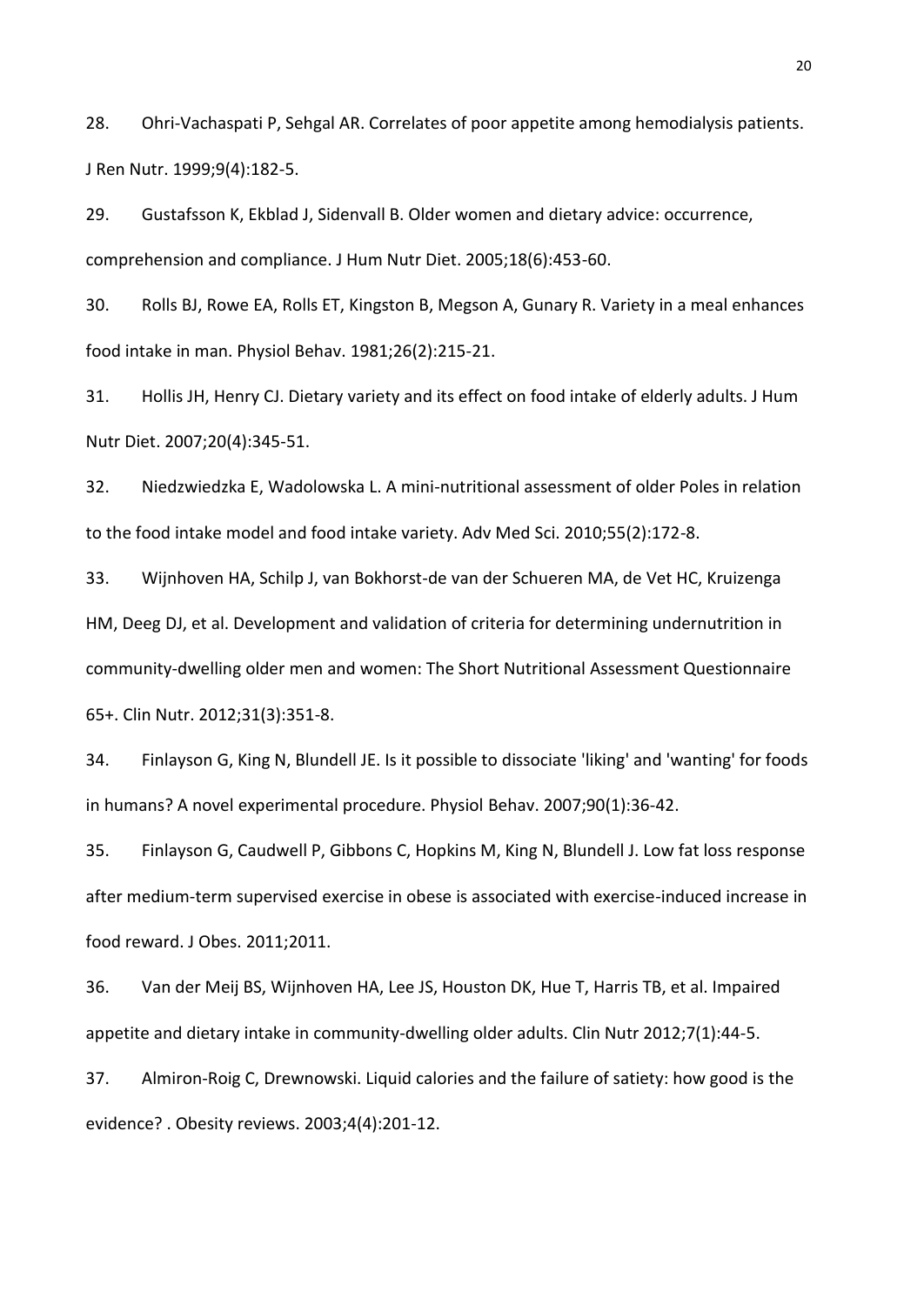38. Locher R, Roth, Sen, Vickers, Vailas. Food choice among homebound older adults: motivations and perceived barriers. The journal of nutrition, health & aging. 2009;13(8):659-64.

39. Van Staveren dG. Evidence-based dietary guidance and the role of dairy products for appropriate nutrition in the elderly. J Am Coll Nutr. 2011;30(5):429-37.

40. Drewnowski A. Taste preferences and food intake. Annu Rev Nutr. 1997;17:237-53.

41. Duffy VB, Backstrand JR, Ferris AM. Olfactory dysfunction and related nutritional risk in free-living, elderly women. J Am Diet Assoc. 1995;95(8):879-84; quiz 85-6.

42. de Groot CPGM, Schlettwein-Gsell D, Schroll-Bjornsbo K, van Staveren WA. Meal patterns and food selection of elderly people from six European towns. Food Quality and Preference. 1998;9(6):479-86.

43. Schiffman SS. Taste and smell losses in normal aging and disease. Jama. 1997;278(16):1357-62.

44. Kahn BW, B. The influence of assortment structure on perceived variety and consumption quantities. Journal of Consumer Research. 2004;30:519-33.

45. Fulgoni V, 3rd, Nicholls J, Reed A, Buckley R, Kafer K, Huth P, et al. Dairy consumption and related nutrient intake in African-American adults and children in the United States: continuing survey of food intakes by individuals 1994-1996, 1998, and the National Health And Nutrition Examination Survey 1999-2000. J Am Diet Assoc. 2007;107(2):256-64.

46. Ocke MCB-R, E.J.M.; de Boer, E.J.; Wilson-van den Hooven, C.; Etemad-Ghameslou, Z;, Drijvers, J.J.M.M.; van Rossum, C.T.M. Diet of community-dwelling older adults : Dutch National Food Consumption Survey Older adults 2010-2012. Bilthoven: RIVM, 2013 Contract No.: RIVM Rapport 050413001.

47. Krebs-Smith SM, Guenther PM, Subar AF, Kirkpatrick SI, Dodd KW. Americans do not meet federal dietary recommendations. J Nutr. 2010;140(10):1832-8.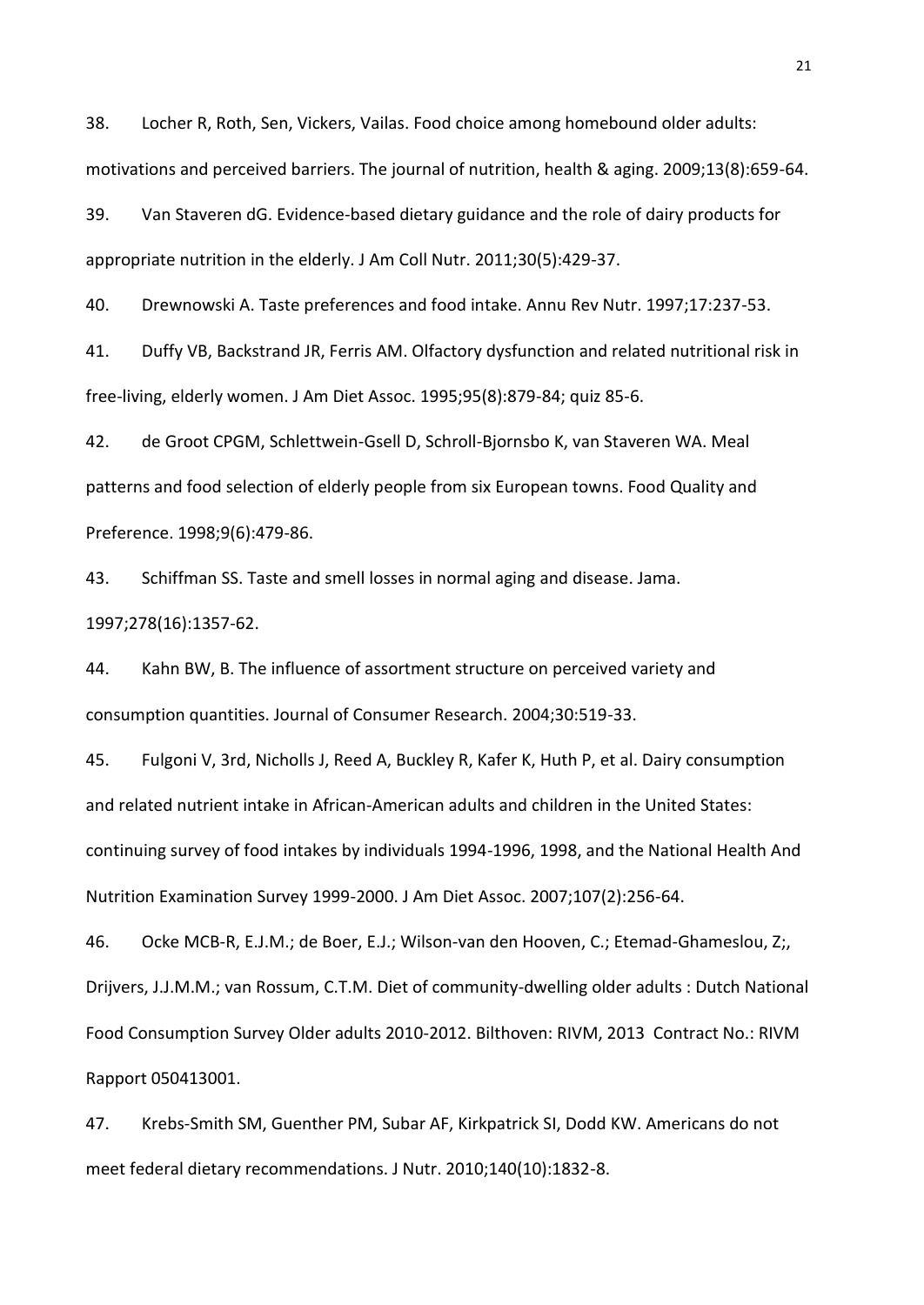48. Voedingscentrum. Ricthlijnen Voedselkeuze. Den Haag: Voedingscentrum, 2011 03-01- 2011. Report No.

49. Nicklas TA, O'Neil CE, Fulgoni VL, 3rd. The role of dairy in meeting the recommendations for shortfall nutrients in the American diet. J Am Coll Nutr. 2009;28 Suppl 1:73s-81s.

50. Ervin RB, Dye BA. The effect of functional dentition on Healthy Eating Index scores and nutrient intakes in a nationally representative sample of older adults. J Public Health Dent. 2009;69(4):207-16.

51. Sahyoun NR, Krall E. Low dietary quality among older adults with self-perceived ill-fitting dentures. J Am Diet Assoc. 2003;103(11):1494-9.

52. Lee JS, Weyant RJ, Corby P, Kritchevsky SB, Harris TB, Rooks R, et al. Edentulism and nutritional status in a biracial sample of well-functioning, community-dwelling elderly: the health, aging, and body composition study. Am J Clin Nutr. 2004;79(2):295-302.

53. Tannen A, Schutz T, Smoliner C, Dassen T, Lahmann N. Care problems and nursing interventions related to oral intake in German nursing homes and hospitals: a descriptive mulitcentre study. Int J Nurs Stud. 2012;49(4):378-85.

54. Griffioen-Roose S, Mars M, Siebelink E, Finlayson G, Tome D, de Graaf C. Protein status elicits compensatory changes in food intake and food preferences. Am J Clin Nutr. 2012;95(1):32-8.

55. Houston DK, Nicklas BJ, Ding J, Harris TB, Tylavsky FA, Newman AB, et al. Dietary protein intake is associated with lean mass change in older, community-dwelling adults: the Health, Aging, and Body Composition (Health ABC) Study. Am J Clin Nutr. 2008;87(1):150-5.

56. Chernoff R. Protein and older adults. J Am Coll Nutr. 2004;23(6 Suppl):627S-30S.

57. Paddon-Jones D, Short KR, Campbell WW, Volpi E, Wolfe RR. Role of dietary protein in the sarcopenia of aging. Am J Clin Nutr. 2008;87(5):1562s-6s.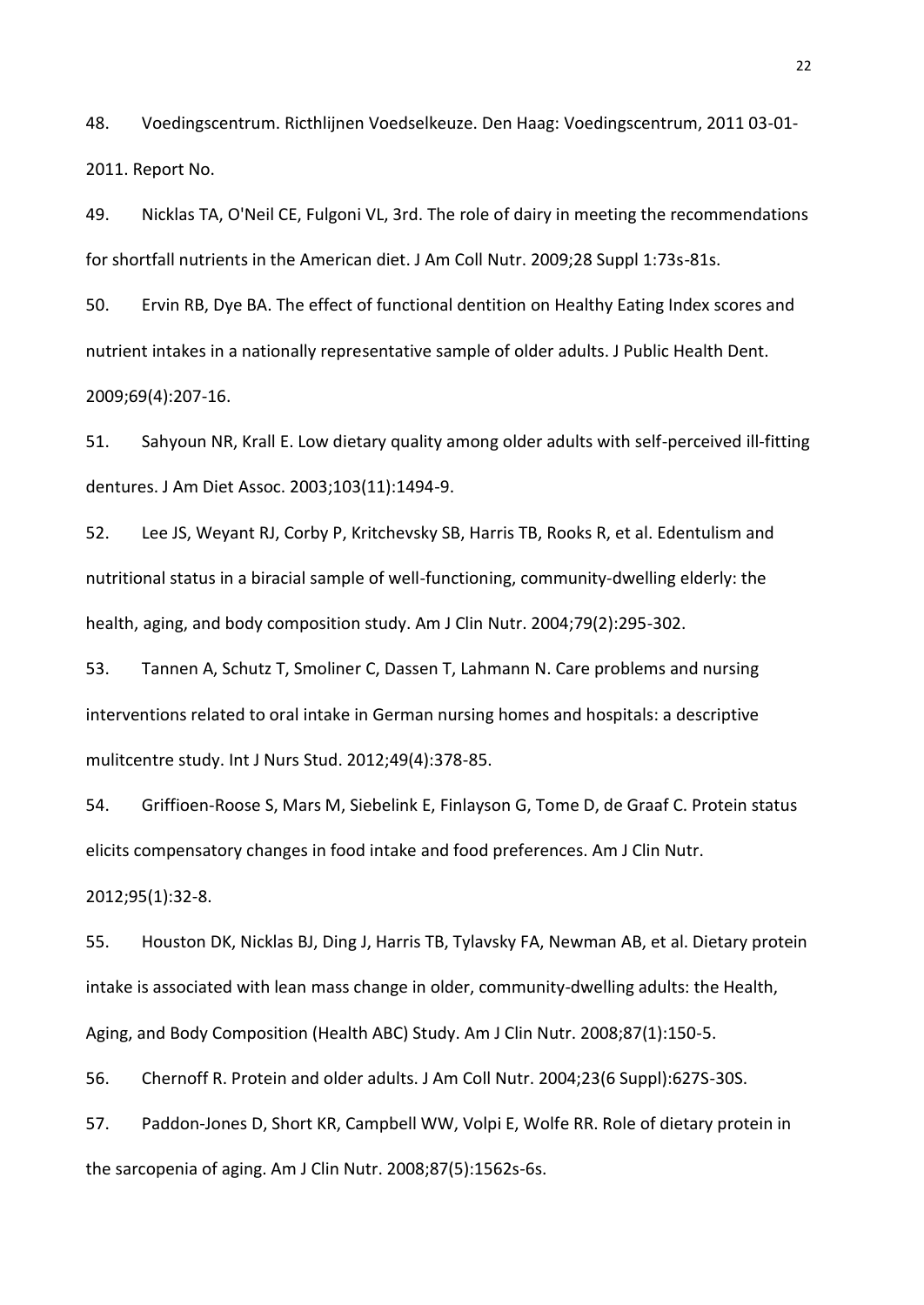58. Hildebrandt GH, Dominguez BL, Schork MA, Loesche WJ. Functional units, chewing, swallowing, and food avoidance among the elderly. J Prosthet Dent. 1997;77(6):588-95.

59. Kossioni A, Bellou O. Eating habits in older people in Greece: the role of age, dental status and chewing difficulties. Arch Gerontol Geriatr. 2011;52(2):197-201.

60. Wansink B. Environmental factors that increase the food intake and consumption volume of unknowing consumers. Annu Rev Nutr. 2004;24:455-79.

61. Griffioen-Roose S, Finlayson G, Mars M, Blundell JE, de Graaf C. Measuring food reward and the transfer effect of sensory specific satiety. Appetite. 2010;55(3):648-55.

62. Griffioen-Roose S, Mars M, Finlayson G, Blundell JE, de Graaf C. The effect of withinmeal protein content and taste on subsequent food choice and satiety. Br J Nutr. 2011;106(5):779-88.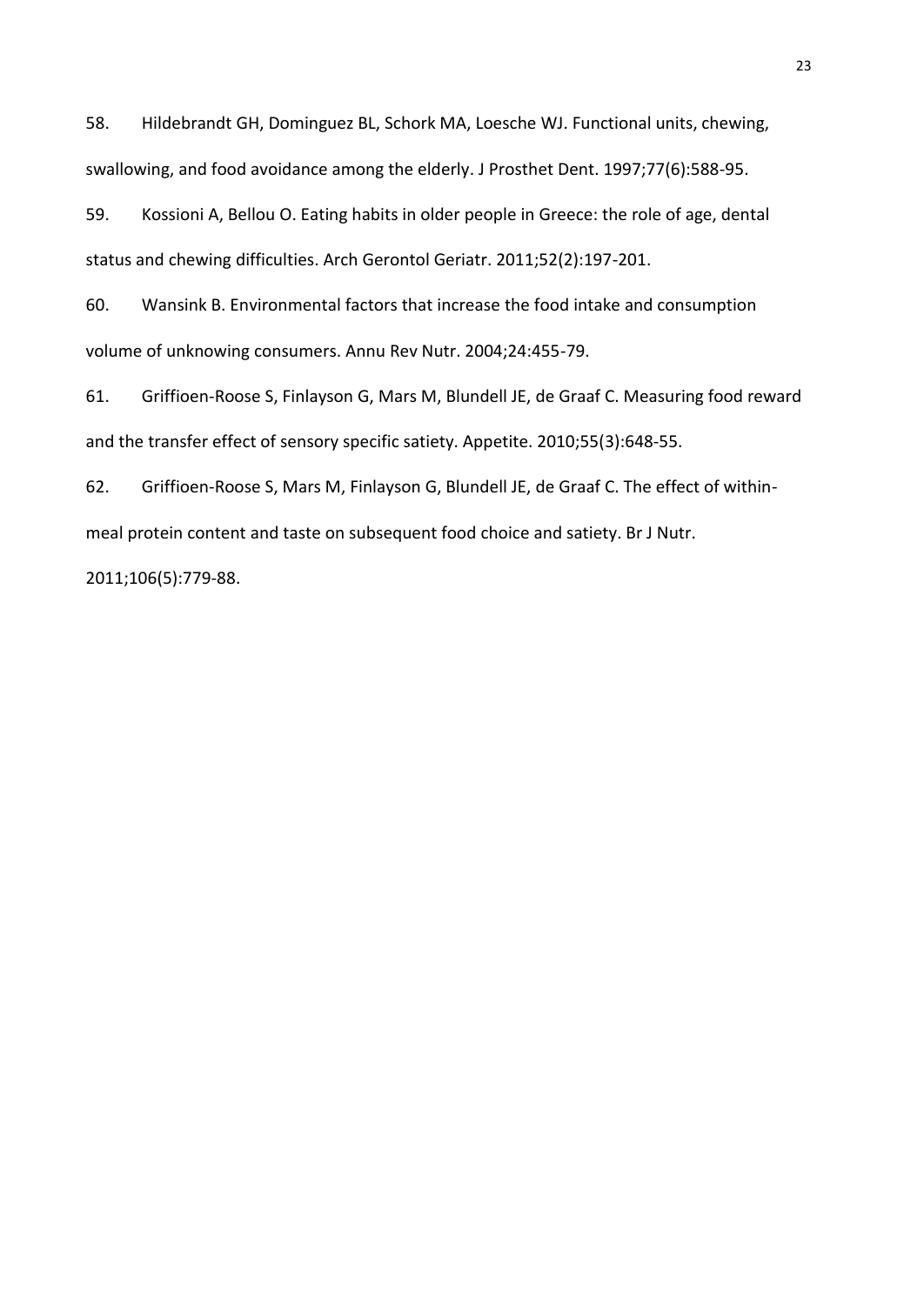| Factor      | Test 1            | Test 2            | Test 3                | Test 4            | Test 5     | Test 6             |
|-------------|-------------------|-------------------|-----------------------|-------------------|------------|--------------------|
| Combination |                   |                   |                       |                   |            |                    |
| 1.          | High fat / sweet  | High protein /    | High fat / animal     | Dairy / colour    | High fibre | High carbohydrates |
|             |                   | variation         | protein               | variation         | / sauce    | / solid texture    |
| 2.          | Low fat / sweet   | Low protein /     | Low fat / animal      | Non-dairy/        | Low fibre  | Low carbohydrates  |
|             |                   | variation         | protein               | colour variation  | / sauce    | / solid texture    |
| 3.          | High fat/ savoury | High protein / no | High fat / vegetarian | Dairy / no colour | High fibre | High carbohydrates |
|             |                   | variation         | protein               | variation         | / no sauce | / liquid texture   |
| 4.          | Low fat / savoury | Low protein / no  | Low fat / vegetarian  | Non-dairy / no    | Low fibre  | Low carbohydrates  |
|             |                   | variation         | protein               | colour variation  | / no sauce | / liquid texture   |
|             |                   |                   |                       |                   |            |                    |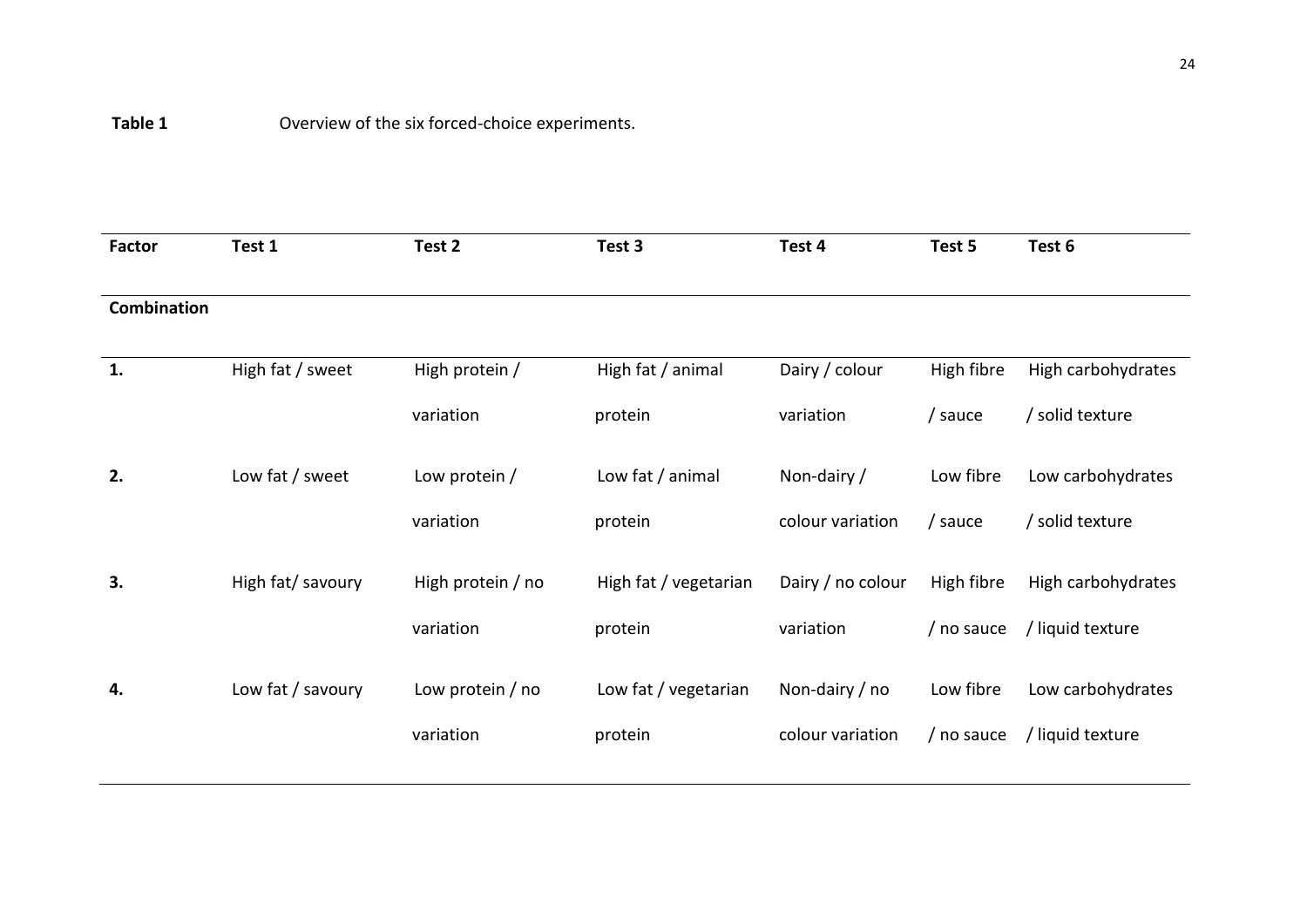| <b>Factor</b> | Test 1   | Test 2       | Test 3             | Test 4           | Test 5     | Test 6             |
|---------------|----------|--------------|--------------------|------------------|------------|--------------------|
|               |          |              |                    |                  |            |                    |
| Generic       |          |              |                    |                  |            |                    |
|               |          |              |                    |                  |            |                    |
| 1.            | High fat | High protein | High fat           | Dairy            | High Fibre | High carbohydrates |
|               |          |              |                    |                  |            |                    |
| 2.            | Low fat  | Low protein  | Low fat            | Non-dairy        | Low fibre  | Low carbohydrates  |
|               |          |              |                    |                  |            |                    |
| 3.            | Sweet    | Variation    | Animal protein     | Colour variation | Sauce      | Solid texture      |
|               |          |              |                    |                  |            |                    |
| 4.            | Savoury  | No variation | Vegetarian protein | No colour        | No sauce   | Liquid texture     |
|               |          |              |                    |                  |            |                    |
|               |          |              |                    | variation        |            |                    |
|               |          |              |                    |                  |            |                    |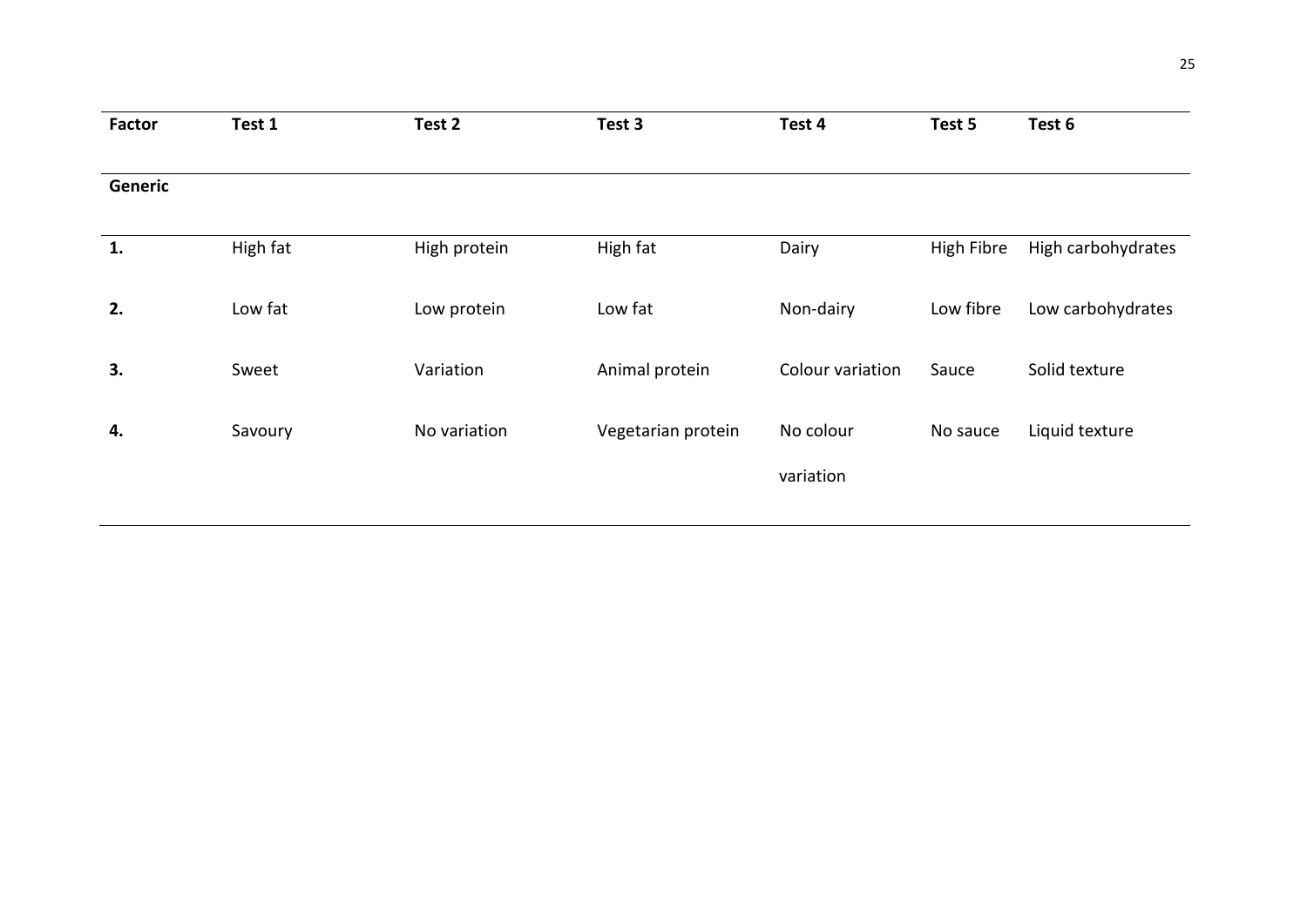# Table 2 **Overview of food products used per test within each category**

| Test 1 | High fat / savoury            | High fat / sweet              | Low fat / savoury            | Low fat / sweet              |
|--------|-------------------------------|-------------------------------|------------------------------|------------------------------|
|        | Salted peanuts                | Apple pie with cream          | Red wine                     | Dutch spiced cake            |
|        | Natural crisps                | Cake                          | Cucumber                     | Grapes                       |
|        | Beef croquette                | Milk chocolate                | Salty sticks                 | <b>Banana</b>                |
|        | Fried egg                     | Puff pastry with cream        | Vegetable soup               | Sponge cookie                |
|        |                               |                               |                              |                              |
| Test 2 | High protein / variation      | High protein / no variation   | Low protein / variation      | Low protein / no variation   |
|        | Bread with types of cheese    | Meatball                      | Mashed, baked and fried      | Spaghetti with tomato sauce  |
|        | Types of sliced sausages      | Chicken breast                | Orange, mandarin and         | Fried potatoes               |
|        | Shrimps, herring, smoked eel  | Fish fillet                   | Broccoli, French beans, peas | Slices of apple              |
|        | Types of fried meat           | Cheese cubes                  | Types of salted snacks       | French beans                 |
|        |                               |                               |                              |                              |
| Test 3 | High fat / animal protein     | High fat / vegetarian protein | Low fat / animal protein     | Low fat / vegetarian protein |
|        | <b>Fried Salmon</b>           | Salted peanuts                | Steamed white fish           | Kale hotchpot                |
|        | Sausage                       | Fried egg                     | Chicken Fillet               | Pancake                      |
|        | Chicken drumstick             | Vegetarian pizza slice        | Pork Fillet                  | Salty sticks                 |
|        | Sausage with bacon            | French cheese                 | Roast beef                   | Sliced cucumber              |
|        |                               |                               |                              |                              |
| Test 4 | Dairy / colour variation      | Dairy / no colour variation   | Non-dairy / colour variation | Non-dairy / no colour        |
|        | Cream pie with fruits         | Cracker with 'brie' cheese    | Natural and paprika crisps   | Croissant                    |
|        | Coloured ice cream            | Plain yoghurt                 | Coloured cocktail nuts       | Snack sausage                |
|        | Two coloured custard          | Vanilla ice cream             | Coloured donuts              | Almond cake                  |
|        | Cheesecake with strawberries  | Custard                       | Coloured chocolate cookies   | Natural crisps               |
|        |                               |                               |                              |                              |
| Test 5 | High fibre / sauce            | High fibre/ no sauce          | Low fibre / sauce            | Low fibre / no sauce         |
|        | Chilli con carne              | Dried fruit mix               | Spaghetti with sauce         | Boiled egg                   |
|        | Brown rice with satay sauce   | Rye bread with Gouda cheese   | Nassi with satay sauce       | Nassi                        |
|        | Cream cheese on rye bread     | Peanuts                       | Boiled potatoes with gravy   | Vanilla ice-cream            |
|        | Dutch spiced cake with butter | Currant bun                   | Vanilla ice cream with       | Fried salmon trout           |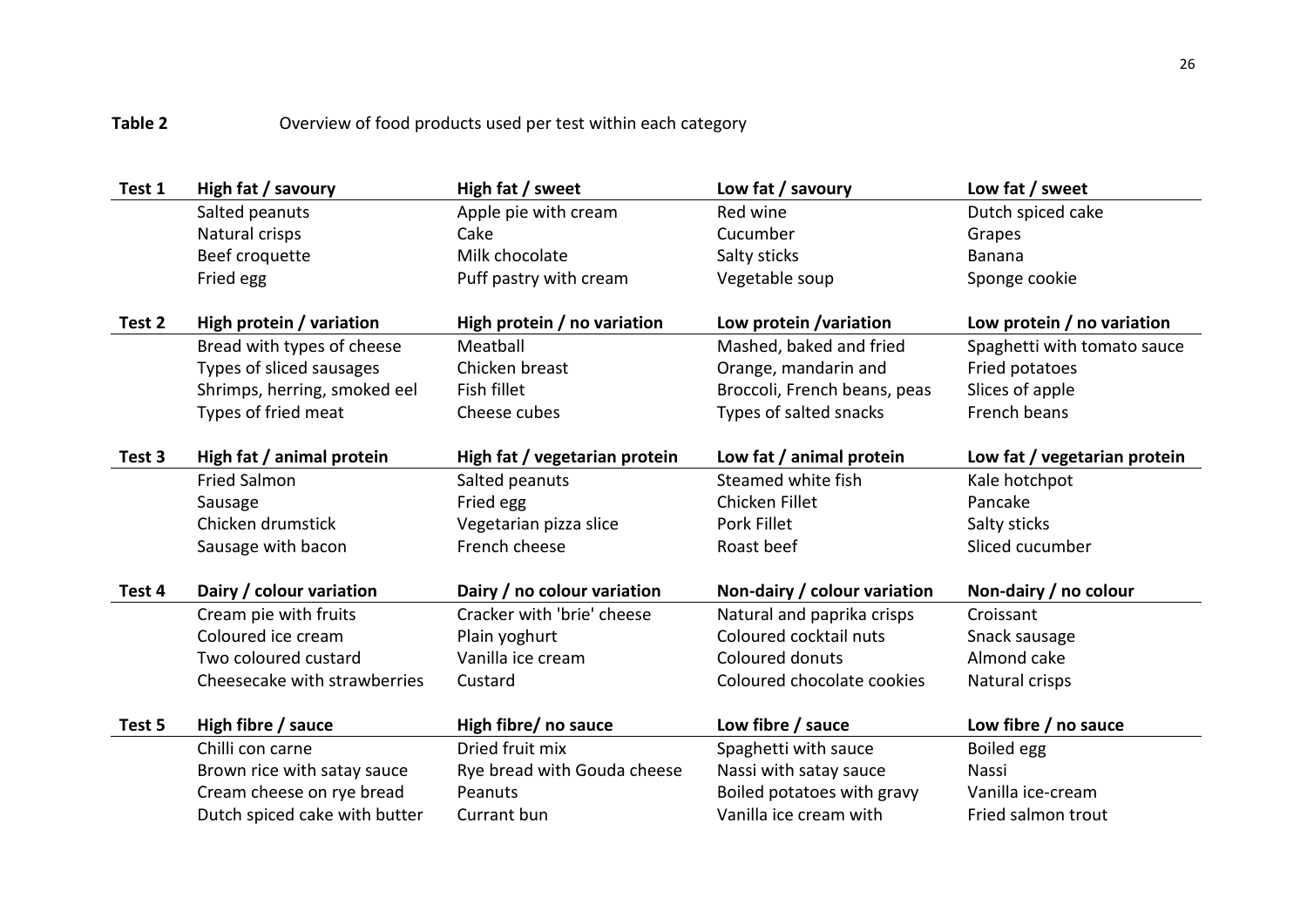| Test 6 | High carbs / solid texture | High carbs / liquid texture | Low carbs / solid texture | Low carbs / liquid texture |
|--------|----------------------------|-----------------------------|---------------------------|----------------------------|
|        | Milk chocolate             | Orange juice                | Fried salmon trout        | Semi-skimmed milk          |
|        | Dutch spiced cake          | Cassis                      | Gouda cheese              | Vegetable soup             |
|        | Pancake                    | Custard                     | Snack sausage             | Tomato soup                |
|        | French fries               | Forest fruit pudding        | Stuffed egg               | Coffee                     |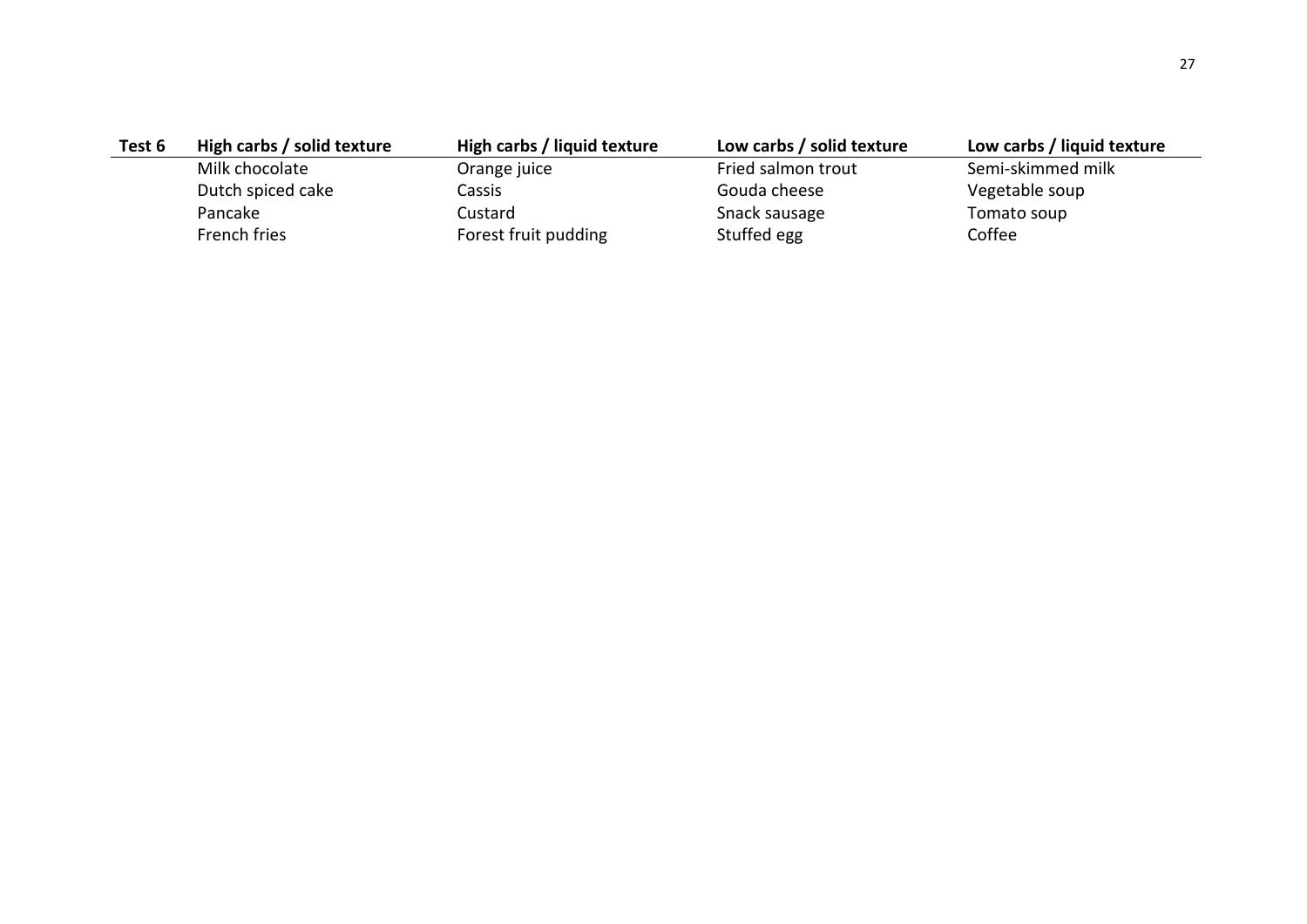|                                                 | Appetite status in previous week |           |                       |  |
|-------------------------------------------------|----------------------------------|-----------|-----------------------|--|
|                                                 | Poor                             | Good      | P-value               |  |
| $\mathsf{n}$                                    | 113                              | 236       |                       |  |
| Female (%)                                      | 68.1                             | 60.2      | 0.149 <sup>1</sup>    |  |
| Age (mean $\pm$ SD)                             | 80.8(8.1)                        | 81.6(8.2) | 0.353 <sup>2</sup>    |  |
|                                                 |                                  |           |                       |  |
| Setting (%)                                     |                                  |           | $< 0.0011*$           |  |
| Hospital                                        | 55.8                             | 30.5      |                       |  |
| Nursing/residential home                        | 28.3                             | 44.9      |                       |  |
| Home care                                       | 15.9                             | 24.6      |                       |  |
| Appetite status at start of test (Likert scale, | 5.2(1.3)                         | 7.4(1.1)  | $< 0.001^{2*}$        |  |
| BMI (mean ± SD)                                 | 25.9(4.9)                        | 26.4(4.9) | 0.391 <sup>2</sup>    |  |
| Unintended weight loss ≥ 4 kg previous          | 35.4                             | 20.3      | $0.002$ <sup>1*</sup> |  |
| Undernutrition $(%)^3$                          |                                  |           | $< 0.0011*$           |  |
| No                                              | 30.1                             | 72.5      |                       |  |
| At risk                                         | 25.7                             | 0.0       |                       |  |
| Yes                                             | 44.2                             | 27.5      |                       |  |
|                                                 |                                  |           |                       |  |
| Diet (%)                                        |                                  |           | 0.7791                |  |
| None                                            | 88.5                             | 88.1      |                       |  |
| Diabetic                                        | 6.2                              | 4.7       |                       |  |
| Sodium                                          | 5.3                              | 6.8       |                       |  |
| Unknown                                         | 0.0                              | 0.4       |                       |  |
| Time of testing (%)                             |                                  |           | 0.512 <sup>1</sup>    |  |
| Morning                                         | 71.7                             | 68.2      |                       |  |
| Afternoon                                       | 28.3                             | 31.8      |                       |  |
|                                                 |                                  |           |                       |  |
| Education (%)                                   |                                  |           | 0.148 <sup>1</sup>    |  |
| Primary                                         | 47.8                             | 39.8      |                       |  |
| Secondary                                       | 25.7                             | 36.0      |                       |  |
| Tertiary                                        | 19.5                             | 20.3      |                       |  |
| Unknown                                         | 7.1                              | 3.8       |                       |  |
| Smoking (%)                                     |                                  |           | 0.964 <sup>1</sup>    |  |
| Never                                           | 38.9                             | 38.6      |                       |  |
| Former                                          | 48.7                             | 47.0      |                       |  |
| Current                                         | 9.7                              | 11.4      |                       |  |
| Unknown                                         | 2.7                              | 3.0       |                       |  |

# **Table 3** General characteristics of the study sample, stratified by appetite status.

P-values indicate statistical differences between good and poor appetite; \* P-values < 0.05

 $<sup>1</sup>$  analysed by chi-square tests</sup>

<sup>2</sup> analysed by independent t-tests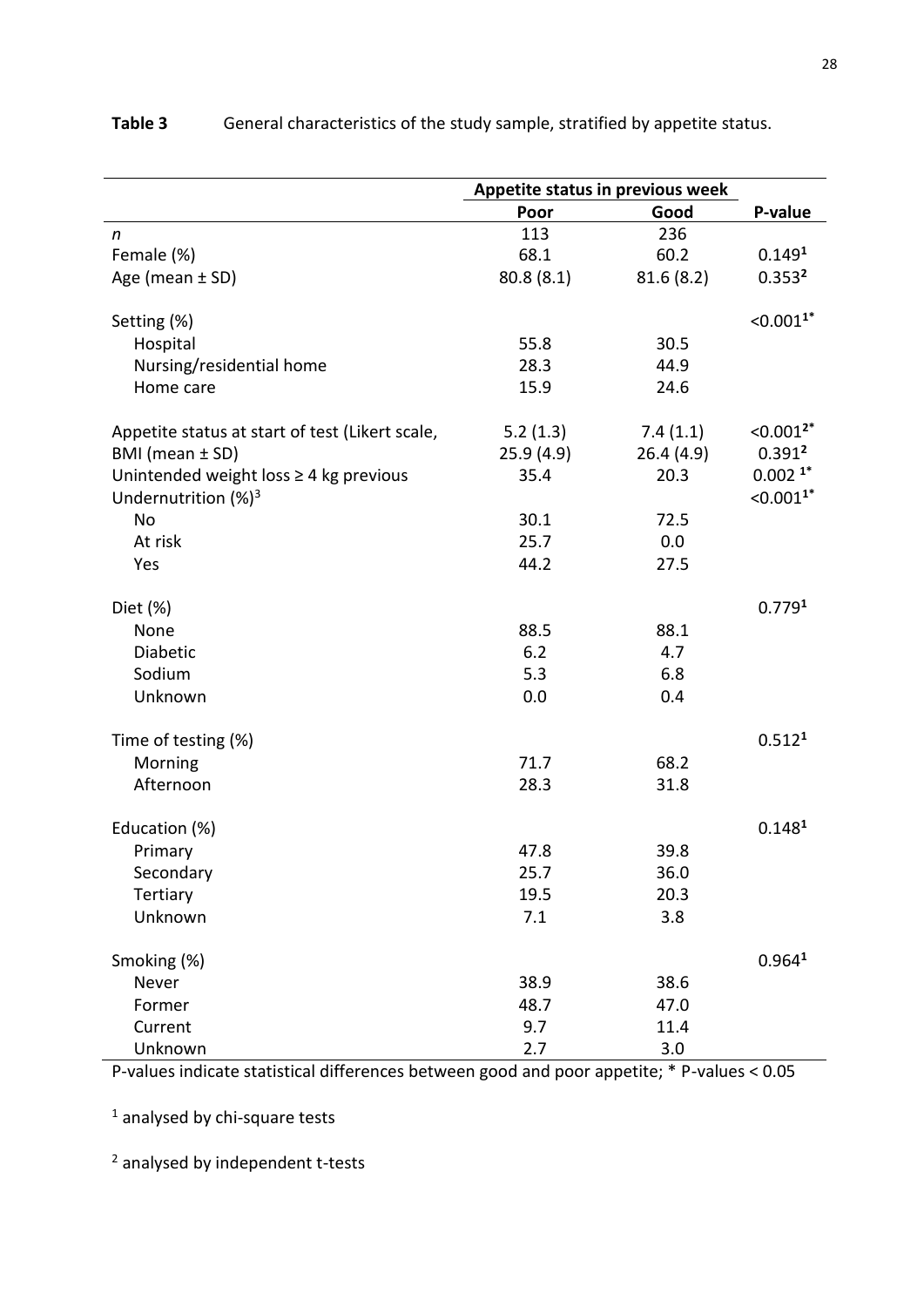<sup>3</sup> assessed by the Short Nutritional Assessment Questionnaire 65+ (SNAQ65+) (33)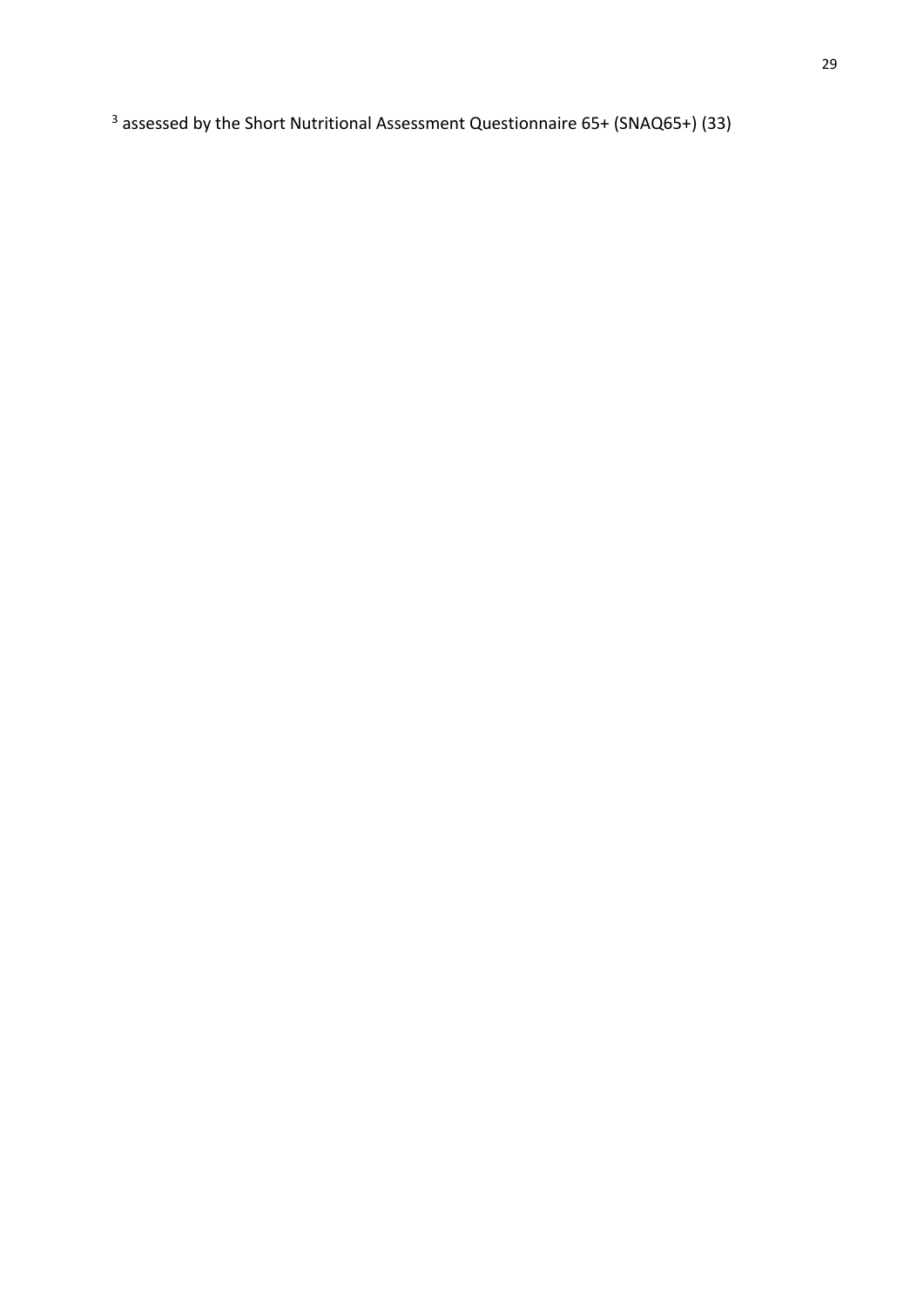**Table 4** General food preferences in older adults and stratified by appetite status: mean count frequency scores of the generic factors and

combination factors and differences between poor and good appetite groups

| <b>FORCED-CHOICE</b> |                                | <b>Total</b>    | Poor appetite   | Good appetite | Poor vs. Good appetite |                                            |
|----------------------|--------------------------------|-----------------|-----------------|---------------|------------------------|--------------------------------------------|
| <b>EXPERIMENT</b>    |                                |                 |                 |               |                        | Difference <sup>3</sup> (SE <sup>4</sup> ) |
| $n$ Poor appetite /  | <b>Generic factors (2)</b>     | Mean $(SE)^2$   | Mean $(SE)^2$   | Mean $(SE)^2$ | Crude                  | Adjusted                                   |
| $n$ Total $1$        | <b>Combination factors (4)</b> |                 |                 |               |                        |                                            |
| Test 1               | High Fat vs. Low Fat           | 46.1 (1.03)     | $42.1(1.77)$ ** | 47.4 (1.20)   | $5.4(2.32)*$           | $-4.2$ (2.29) <sup>*</sup>                 |
| 21/84                | Sweet vs. Savoury              | 46.7 (1.22)     | 47.7 (2.85)     | 46.3(1.33)    | $-1.4(2.83)$           | $-0.3(3.19)$                               |
|                      |                                |                 |                 |               |                        |                                            |
|                      | Low Fat / Sweet                | $26.1(0.77)$ ** | $27.6(1.45)$ *  | 25.7(0.91)    | 2.0(1.78)              | 2.1(1.91)                                  |
|                      | Low Fat / Savoury              | 23.8(0.93)      | 26.3(1.66)      | 22.9(1.10)    | 3.4(2.13)              | 2.6(2.21)                                  |
|                      | High Fat / Savoury             | 22.9(0.89)      | 21.4(2.00)      | 23.4 (0.98)   | $-2.0(2.05)$           | $-1.7(2.18)$                               |
|                      | High Fat / Sweet               | 23.2(1.02)      | 20.7(2.38)      | 24.0(1.10)    | $-3.4(2.35)$           | $-3.0(2.55)$                               |
|                      |                                |                 |                 |               |                        |                                            |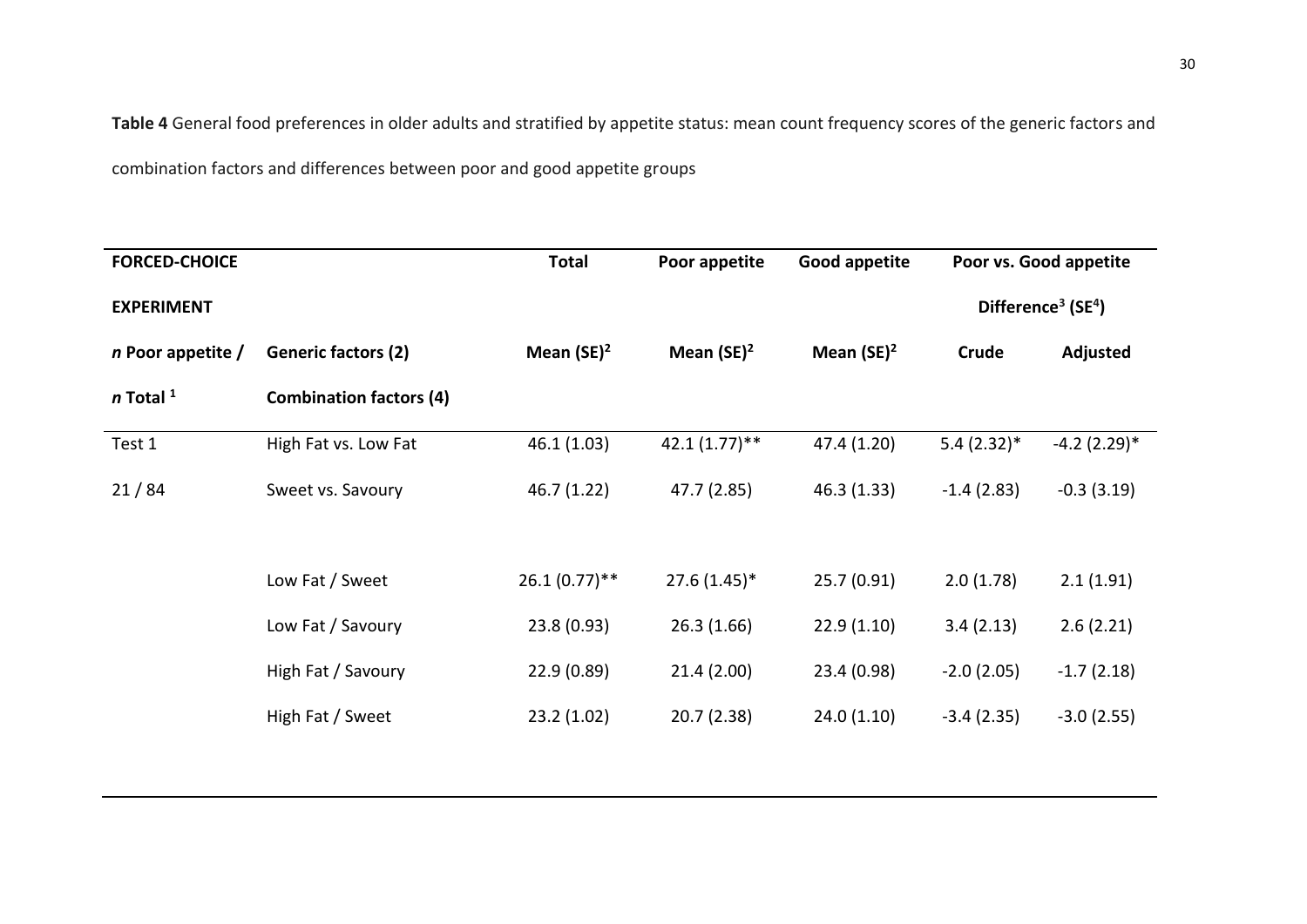| Test 2 | High protein vs. Low protein  | $50.3(1.11)*$   | 51.3(2.27)      | 49.8 (1.20)    | 1.4(2.33)     | 4.2(2.43)      |
|--------|-------------------------------|-----------------|-----------------|----------------|---------------|----------------|
| 32/93  | Variation vs. No variation    | 49.6 (0.67)*    | 51.6 (0.89) *** | 48.5 (0.89)    | $3.1(1.38)^*$ | $3.8(1.40)$ ** |
|        |                               |                 |                 |                |               |                |
|        | High protein / Variation      | 25.6 (0.72)*    | $27.4(1.25)$ *  | 24.6 (0.87)    | 2.9(1.50)     | $4.6(1.56)$ ** |
|        | Low protein / Variation       | 24.0 (0.71)     | 24.2 (1.29)     | 23.9 (0.85)    | 0.2(1.50)     | $-0.5(1.57)$   |
|        | High protein / No variation   | 24.8 (0.69)     | 23.8 (1.50)     | 25.3(0.72)     | $-1.4(1.46)$  | $-0.9(1.52)$   |
|        | Low protein / No variation    | $21.7(0.77)$ ** | $20.6(1.33)*$   | 22.2(0.94)     | $-1.7(1.62)$  | $-3.2(1.74)$   |
|        |                               |                 |                 |                |               |                |
| Test 3 | Animal protein vs.            | $46.1(0.77)*$   | 47.4 (1.20)     | 45.6 (0.98)*   | 1.8(1.65)     | 2.8(1.76)      |
| 30/95  | vegetarian protein            |                 |                 |                |               |                |
|        | High fat vs. Low Fat          | 50.8(1.41)      | 52.5(2.45)      | 50.0(1.73)     | 2.6(3.05)     | 3.2(3.19)      |
|        |                               |                 |                 |                |               |                |
|        | High fat / vegetarian protein | 26.8 (0.99)**   | 27.3(1.91)      | $26.6(1.18)$ * | 0.7(2.16)     | 0.3(2.30)      |
|        | High fat / Vegetarian protein | 23.9 (0.79)     | 25.2(1.11)      | 23.3(1.03)     | 1.9(1.70)     | 2.8(1.86)      |
|        | Low fat / Vegetarian protein  | 23.0 (0.99)     | 21.3(1.73)      | 23.8(1.20)     | $-2.5(2.13)$  | $-2.9(2.22)$   |
|        |                               |                 |                 |                |               |                |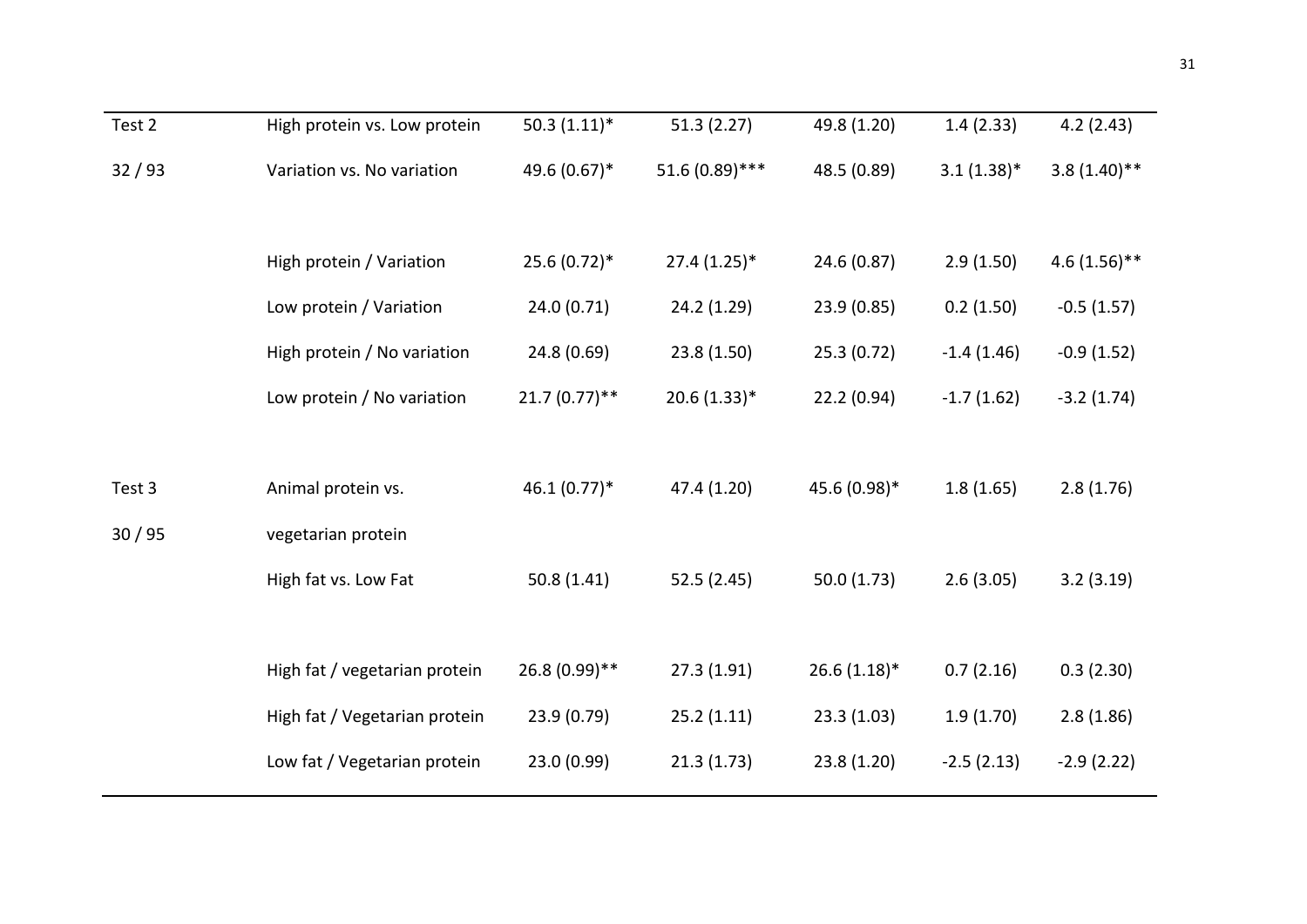|        | Low fat / Animal protein      | 22.2 (0.91)      | 22.2(1.53)       | 22.2(1.14)       | $-0.1(1.97)$ | $-0.2(2.15)$ |
|--------|-------------------------------|------------------|------------------|------------------|--------------|--------------|
|        |                               |                  |                  |                  |              |              |
|        |                               |                  |                  |                  |              |              |
|        |                               |                  |                  |                  |              |              |
| Test 4 | Colour / No colour variation  | $56.1(1.23)$ *** | 55.9 (2.48)**    | 56.2 (1.38)***   | $-0.4(2.61)$ | $-1.1(2.66)$ |
| 30/88  | Non-dairy / Dairy             | $51.4(0.82)$ *** | 53.0 (1.02) ***  | $50.6(1.11)*$    | 2.4(1.72)    | 1.9(1.72)    |
|        |                               |                  |                  |                  |              |              |
|        |                               |                  |                  |                  |              |              |
|        | <b>Colour variation/Dairy</b> | 28.1 (0.90) ***  | 26.8(1.62)       | 28.7 (1.08)***   | $-1.9(1.90)$ | $-1.9(1.90)$ |
|        | No colour variation /Dairy    | $16.5(0.94)$ *** | $16.1(1.64)$ *** | $16.7(1.16)$ *** | $-0.6(1.99)$ | $-0.1(1.93)$ |
|        |                               |                  |                  |                  |              |              |
|        | Colour variation/Non-dairy    | 28.0 (0.83) ***  | 29.0 (1.31)**    | $27.5(1.07)$ **  | $-1.5(1.76)$ | 1.4(1.81)    |
|        | No colour variation/Non-      | 23.4 (0.87)      | 24.0 (1.58)      | 23.1(1.05)       | 0.9(1.85)    | 0.6(1.82)    |
|        | dairy                         |                  |                  |                  |              |              |
|        |                               |                  |                  |                  |              |              |
|        |                               |                  |                  |                  |              |              |
|        |                               |                  |                  |                  |              |              |
| Test 5 | No sauce vs. Sauce            | 44.0 (1.05) ***  | 44.6 (1.75)      | 43.6 (1.28)**    | 1.0(2.29)    | 1.8(2.18)    |
| 27/92  | High fibre vs. Low fibre      | $51.8(0.87)$ *** | $51.8(1.68)$ *   | $51.7(1.02)$ **  | $-0.1(1.99)$ | $-0.3(1.96)$ |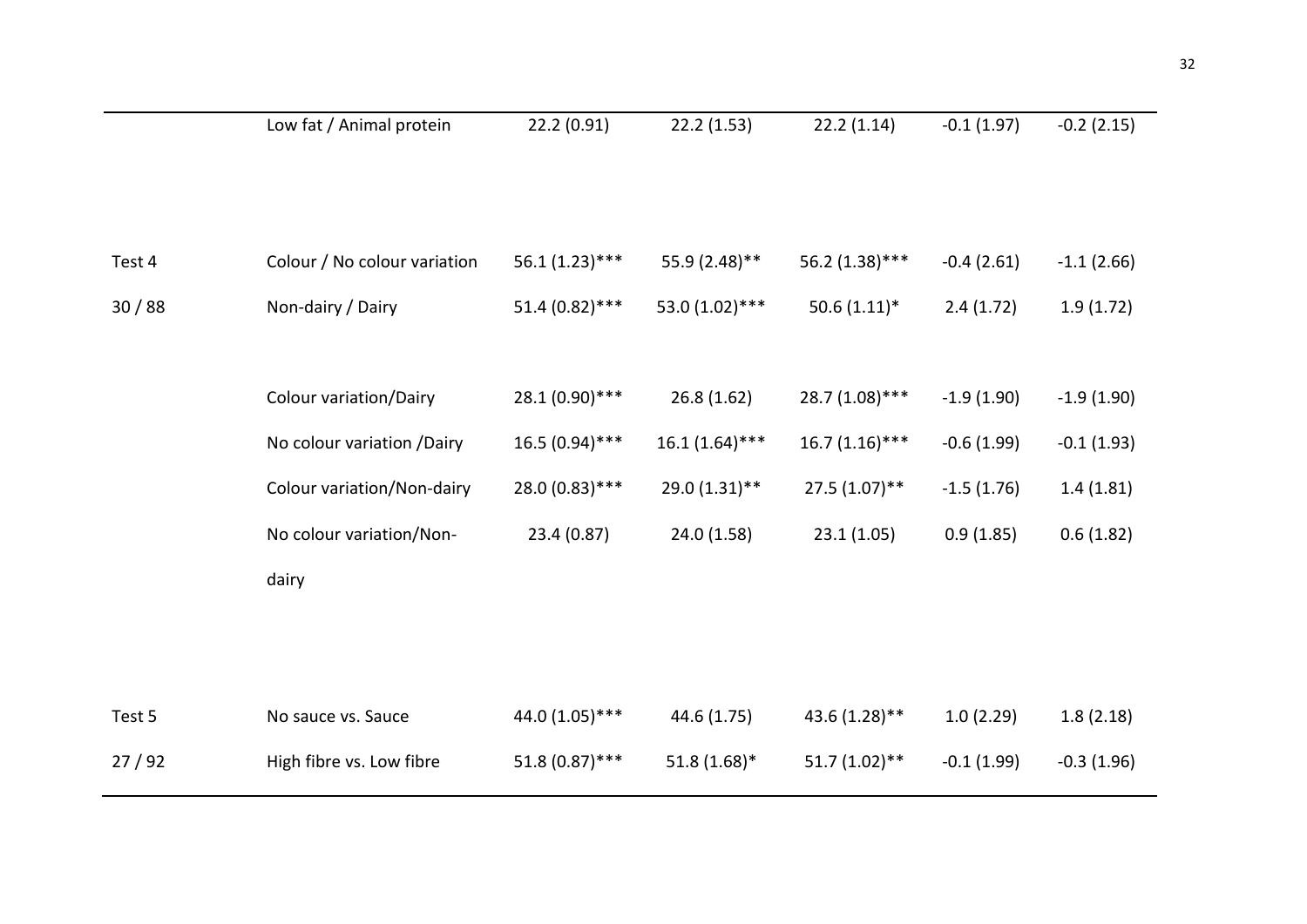|        | High fibre / No sauce      | 24.4 (0.91)      | 24.8 (1.85)      | 24.2 (1.06)     | 0.6(2.05)    | $-0.0(2.05)$ |
|--------|----------------------------|------------------|------------------|-----------------|--------------|--------------|
|        | High fibre / Sauce         | $27.4(0.64)$ *** | $27.1(0.87)$ *** | 27.6 (0.83)**   | $-0.5(1.44)$ | 0.2(1.55)    |
|        | Low fibre / No sauce       | 19.6 (0.58)***   | $20.8(0.92)$ **  | 19.2 (0.72)***  | 1.7(1.29)    | 1.2(1.36)    |
|        | Low fibre / Sauce          | 24.6 (0.87)      | 23.3(1.48)       | 25.0(1.06)      | $-1.8(1.93)$ | $-1.4(1.99)$ |
|        |                            |                  |                  |                 |              |              |
| Test 6 | High carb vs. Low carb     | 48.3 (0.98)      | 48.8 (1.17)      | 48.0 (1.39)     | 1.0(2.05)    | 1.6(2.25)    |
| 34/93  | Solid vs. Liquid texture   | 54.1 (0.98)***   | $53.5(2.18)$ *   | 54.4 (0.92) *** | 0.9(2.05)    | $-0.5(2.12)$ |
|        |                            |                  |                  |                 |              |              |
|        | High carb / Liquid texture | 19.7 (0.83)***   | 21.4(1.60)       | 18.7 (0.91)***  | 2.6(1.71)    | 1.8(1.90)    |
|        | High carb / Solid texture  | 28.6 (0.79) ***  | $27.6(1.37)^*$   | 29.3 (0.96) *** | $-1.7(1.64)$ | 0.0(1.75)    |
|        | Low carb / Liquid texture  | $22.2(0.69)*$    | $21.1(1.25)$ *   | 22.8(0.81)      | $-1.7(1.42)$ | $-2.4(1.50)$ |
|        | Low carb / Solid texture   | $25.5(0.90)$ *   | 25.9(1.52)       | 25.2(1.13)      | 0.7(1.88)    | 0.6(2.05)    |
|        |                            |                  |                  |                 |              |              |

\*  $P < 0.05$ ; \*\*  $P < 0.01$ ; \*\*\*  $P < 0.001$ 

 $1$  Outliers excluded: test 1 n=4, test 2 n=8, test 3 n=3, test 4 n=3, test 5 n=3, test 6 n=7